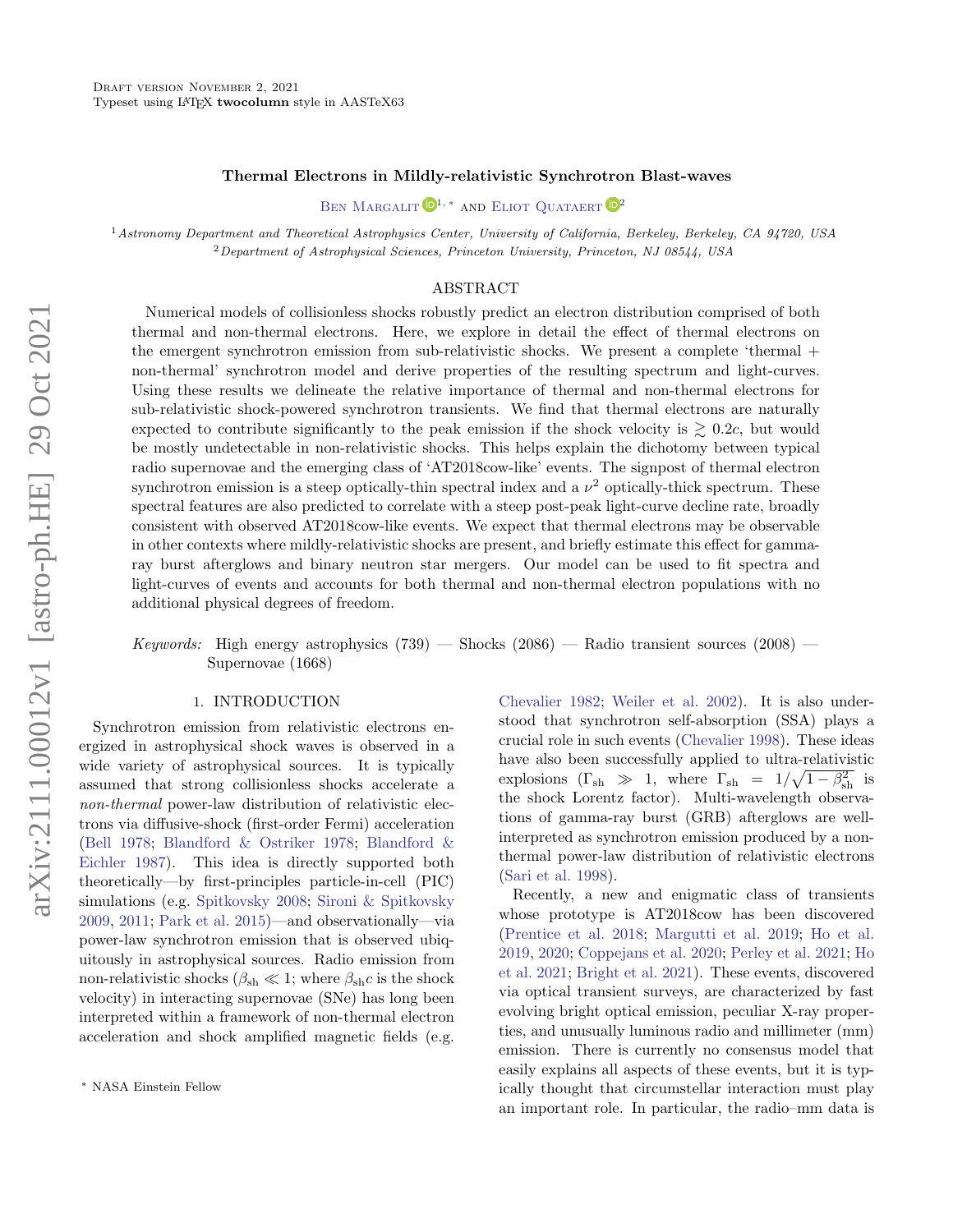usually interpreted within a SSA framework similar to radio SNe models [\(Chevalier](#page-13-4) [1998\)](#page-13-4). The shock velocities inferred from such modelling place these events in an unusual mildly-relativistic regime, with  $0.1 \lesssim \beta_{\rm sh} \lesssim 0.5$ .

[Ho et al.](#page-14-11) [\(2021\)](#page-14-11) presented a detailed analysis of the radio and mm observations of AT2020xnd (see also [Bright](#page-13-6) [et al.](#page-13-6) [2021\)](#page-13-6). The well sampled mm spectral-energy distribution (SED) of this event showed an unusually steep optically-thin spectral index  $\alpha \approx -2$  (where  $F_{\nu} \propto \nu^{\alpha}$ ) that is difficult to explain within the standard model of shock-powered synchrotron emission. Steep spectra were also observed for AT2018cow and CSS161010 at early epochs, potentially implicating a common physical mechanism. This led [Ho et al.](#page-14-11) [\(2021\)](#page-14-11) to propose that the observed steep spectra were due to synchrotron emission from a thermal population of electrons. Using this model, [Ho et al.](#page-14-11) [\(2021\)](#page-14-11) showed that the SEDs could be well-fit if the peak (SSA) frequency is  $\sim \mathcal{O}(100)$  times larger than the frequency at which 'typical' thermal electrons emit. For such parameters, the model could simultaneously explain both the steep optically-thin and shallow optically-thick slopes of observed events (see e.g. Fig. 11 in [Ho et al.](#page-14-11) [2021\)](#page-14-11). The success of this modelling makes the thermal electron scenario compelling, but it also raises many new questions: Why would thermal electrons be observed for AT2018cow-like events but not in radio SNe or GRB afterglows? How is this seeminglypeculiar property related to the unusually-bright and prolonged mm emission in such events? Is it fine-tuned that the inferred SSA frequency is  $\sim \mathcal{O}(100)$  times above the characteristic frequency at which most thermal electrons emit?

Separate from the specific observational motivation given above, numerical models of shock acceleration predict that most of the shock energy resides in the thermal population and that the non-thermal tail only contains a small fraction of the total post-shock energy (e.g. [Park](#page-14-3) [et al.](#page-14-3) [2015;](#page-14-3) [Crumley et al.](#page-13-7) [2019\)](#page-13-7). Why then, should the non-thermal particles dominate the observed emission? And are there physical conditions under which the thermal population is more observationally significant than has typically been assumed?

Here we address these questions by considering in greater detail the effect of thermal electrons on observed properties of synchrotron emission from sub-relativistic blast-waves. The problem of synchrotron emission from  $a$  combined thermal  $+$  non-thermal electron distribution has previously been studied for ultra-relativistic shocks in GRBs [\(Eichler & Waxman](#page-14-12) [2005;](#page-14-12) [Giannios](#page-14-13) [& Spitkovsky](#page-14-13) [2009;](#page-14-13) [Ressler & Laskar](#page-14-14) [2017;](#page-14-14) [Warren](#page-14-15) [et al.](#page-14-15) [2018\)](#page-14-15), and separately in the context of hot accretion flows (e.g.  $\ddot{O}$ zel et al. [2000\)](#page-14-16). Here we study the case of sub-relativistic shocks ( $\Gamma_{sh}\beta_{sh} < 1$ ) relevant to AT2018cow-like events, radio SNe, radio flares from binary neutron star (BNS) mergers, and GRBs at late times. We show that the shock velocity is the most important parameter that governs whether thermal electrons have an appreciable impact, and in particular that thermal electrons are naturally expected to dominate peak emission for mildly-relativistic shocks similar to those inferred for AT2018cow-like events.

This paper is organized as follows: we begin in §[2](#page-1-0) by presenting the basic formalism and our model assumptions. This applies the results of [Mahadevan et al.](#page-14-17) [\(1996\)](#page-14-17) to the astrophysical setting of sub-relativistic shocks (analogous to  $\ddot{O}$ zel et al. [2000](#page-14-16) who applied these results to hot accretion flows). We extend these results by considering the effects of synchrotron self-absorption and the fast-cooling regime for thermal electron synchrotron emission  $(\S2.1)$  $(\S2.1)$ . In  $\S3$  $\S3$  we discuss the synchrotron spectrum resulting from this model (Fig. [1\)](#page-4-0) and derive expressions for relevant break frequencies in the problem [\(3.1\)](#page-5-0). We subsequently present the landscape of sub-relativistic shock-powered synchrotron transients, illustrating a qualitative dichotomy between non-relativistic and mildly relativistic events (§[4\)](#page-6-0). We provide a brief discussion of the expected light-curves and temporal evolution in §[5,](#page-8-0) and conclude by discussing broader implications of our results (§[6\)](#page-10-0).

# <span id="page-1-0"></span>2. THE THERMAL  $+$  NON-THERMAL MODEL

We consider a sub-relativistic strong shock propagating with velocity  $\beta_{\rm sh}c$  into a medium of density n. For simplicity, we assume a constant shock compression ratio of 4, formally valid if the total post-shock energy density is dominated by non-relativistic particles.<sup>[1](#page-1-1)</sup> The downstream electron number density is then  $n_e = 4\mu_e n$ , where  $\mu_e \simeq 1.18$  for Solar composition. PIC simulations show that, even when a non-thermal power-law tail of electrons is accelerated at the shock front, the majority of post-shock electrons do not participate in diffusive shock acceleration and instead occupy a quasi-thermal distribution. Denoting the dimensionless temperature of these electrons as  $\Theta \equiv k_B T_e / m_e c^2$ , the post-shock electron energy density is  $u_e = a(\Theta) n_e \Theta m_e c^2$ , where

$$
a\left(\Theta\right) \approx \frac{6+15\Theta}{4+5\Theta} \tag{1}
$$

<span id="page-1-1"></span> $<sup>1</sup>$  Technically, in the parameter regime of interest to us, the shock</sup> compression ratio will depend mildly on the shock velocity, which sets whether the electrons are relativistic, and on the proton to electron temperature ratio, which sets how much of the postshock thermal energy resides in the non-relativistic population.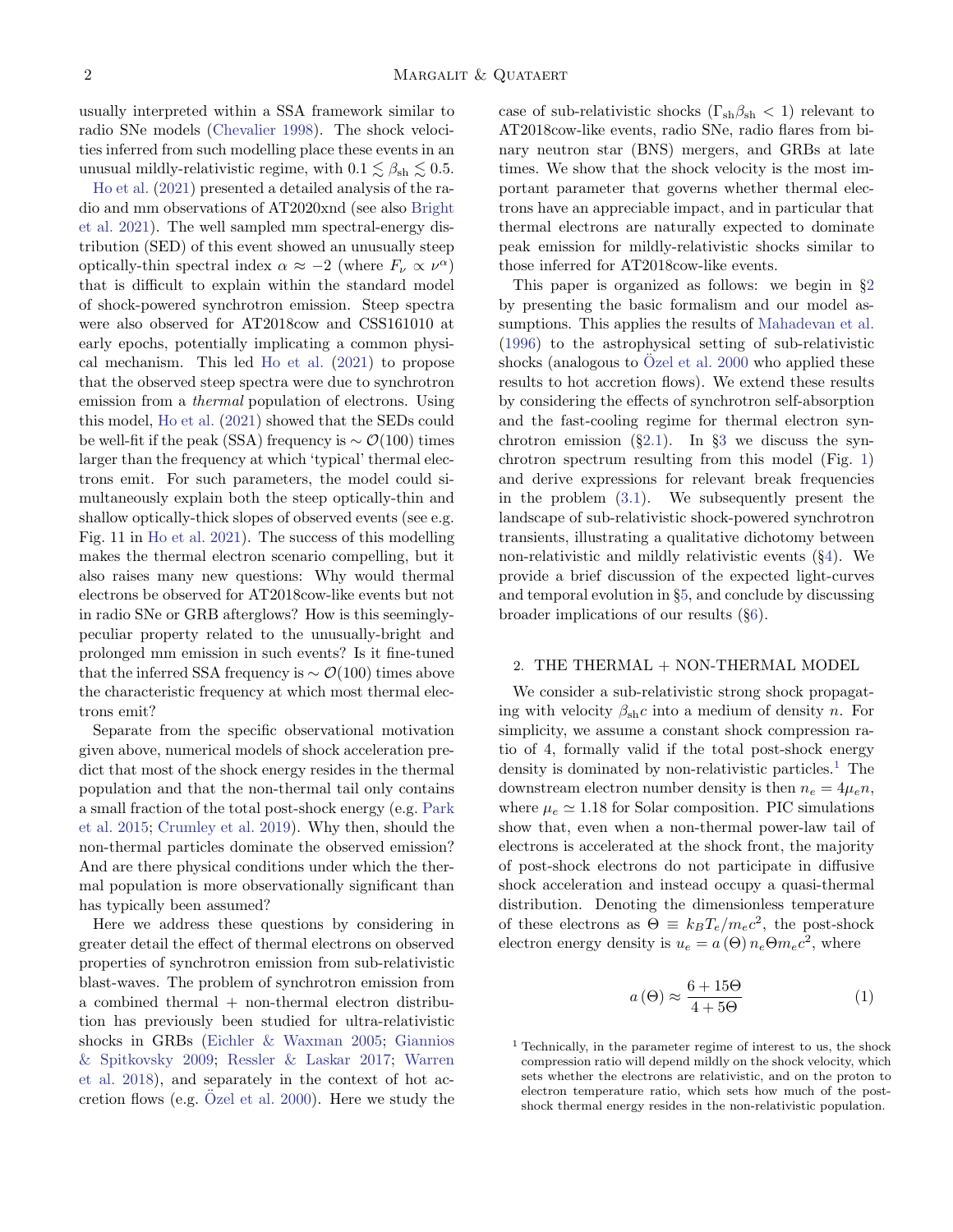is an approximation that is good to within  $\sim 2\%$  [\(Gam](#page-14-18)[mie & Popham](#page-14-18) [1998;](#page-14-18) Özel et al. [2000\)](#page-14-16). Assuming that ions govern the shock jump conditions (so that the effective adiabatic index is 5/3 regardless of whether or not thermal electrons are relativistic), the total postshock thermal energy density is  $u = (9/8)n \mu m_p (\beta_{\rm sh} c)^2$ , where  $\mu \simeq 0.62$  for Solar composition. If the electron "thermalization efficiency" is  $\epsilon_T \lesssim 1$  such that  $u_e = \epsilon_T u$ [\(Margalit et al.](#page-14-19) [2021\)](#page-14-19) then the post-shock electron temperature is,

$$
\Theta(\beta_{sh}) \approx \frac{5\Theta_0 - 6 + \sqrt{25\Theta_0^2 + 180\Theta_0 + 36}}{30}
$$

$$
\approx \begin{cases} \frac{1}{3}\Theta_0, & \Theta_0 \gg 1\\ \frac{2}{3}\Theta_0, & \Theta_0 \ll 1 \end{cases}
$$
(2)

where

<span id="page-2-8"></span>
$$
\Theta_0 = \epsilon_T \frac{9\mu m_p}{32\mu_e m_e} \beta_{\rm sh}^2 \approx 2.7 \epsilon_T \beta_{-1}^2 \tag{3}
$$

and  $\beta_{-1} \equiv \beta_{\rm sh}/0.1$ . The thermal electron population occupies a Maxwell-Jüttner distribution

$$
\left(\frac{\partial n}{\partial \gamma}\right)_{\text{th}} = n_e f\left(\Theta\right) \sqrt{1 - \gamma^{-2}} \frac{\gamma^2}{2\Theta^3} e^{-\gamma/\Theta} \tag{4}
$$

where  $\gamma$  is the electron Lorentz factor and

$$
f(\Theta) \equiv 2\Theta^2 / K_2(1/\Theta) \tag{5}
$$

is a correction-term that is only relevant in the nonrelativistic regime ( $f \approx 1$  for  $\Theta \gtrsim 1$ ;  $f \gg 1$  for  $\Theta \ll 1$ ).

We additionally consider a non-thermal electron population which we model as a power-law distribution  $\propto \gamma^{-p}$ (where  $p > 2$ ) that is terminated at some minimal Lorentz factor  $\gamma_m$ . We choose

<span id="page-2-6"></span>
$$
\gamma_m(\Theta) = \langle \gamma \rangle_{\text{th}} = 1 + a(\Theta)\Theta \tag{6}
$$

equal to the mean Lorentz factor of thermal electrons  $\langle \gamma \rangle_{\text{th}}$ , such that  $\gamma_m \approx 3\Theta$  ( $\approx 1$ ) for  $\Theta \gg 1$  ( $\Theta \ll 1$ ). This choice is somewhat ad-hoc, but motivated by the fact that only supra-thermal electrons are capable of undergoing diffusive shock acceleration (the so-called 'injection problem'; see e.g. [Blandford & Eichler](#page-13-2) [1987\)](#page-13-2). Note that the exact value of  $\gamma_m$  does not affect our results and is in any case degenerate with the assumed energy in the non-thermal tail. The non-thermal electron distribution is then fully specified with only one additional parameter. We choose this to be  $\delta$ —the ratio of energy in the non-thermal electron population to that of thermal electrons (in terms of conventional  $\epsilon_e$  notation,  $\delta \equiv \epsilon_e/\epsilon_T$ ). The non-thermal power-law distribution is therefore

$$
\left(\frac{\partial n}{\partial \gamma}\right)_{\text{pl}} = n_e g(\Theta) \delta \frac{p-2}{3\Theta} \left(\frac{\gamma}{3\Theta}\right)^{-p} \tag{7}
$$

where

$$
g(\Theta) \equiv \frac{(p-1)\gamma_m(\Theta)}{(p-1)\gamma_m(\Theta) - p + 2} \left[ \frac{\gamma_m(\Theta)}{3\Theta} \right]^{p-1}
$$
 (8)

is a correction factor that is only important in the nonrelativistic regime  $(g \approx 1 \text{ for } \Theta \gg 1)$ .

Finally, we assume that plasma instabilities amplify magnetic fields in the downstream region with "efficiency"  $\epsilon_B$ , such that  $B^2/8\pi = \epsilon_B u$ . This implies

$$
B = \sqrt{9\pi\epsilon_B n \mu m_p \beta_{\rm sh}^2 c^2} \approx 1.6 \,\mathrm{G} \,\epsilon_{B,-1}^{1/2} n_5^{1/2} \beta_{-1} \qquad (9)
$$

where  $n_5 = n/10^5 \,\mathrm{cm}^{-3}$  is the upstream density, and  $\epsilon_{B,-1} = \epsilon_B/0.1$ .

<span id="page-2-7"></span>The angle-averaged (assuming isotropic pitch angle distribution) synchrotron emissivity of the thermal electron population is

<span id="page-2-9"></span><span id="page-2-5"></span><span id="page-2-0"></span>
$$
j_{\nu,th} = \frac{\sqrt{3}e^3 n_e B}{8\pi m_e c^2} f(\Theta) x I'(x)
$$
 (10)

<span id="page-2-10"></span>where  $x \equiv \nu/\nu_{\Theta}$  and

$$
\nu_{\Theta} = \frac{3\Theta^2 eB}{4\pi m_e c} \underset{\Theta \gtrsim 1}{\approx} 5.6 \,\text{MHz} \,\epsilon_{B,-1}^{1/2} n_5^{1/2} \beta_{-1}^5 \epsilon_T^2 \qquad (11)
$$

is a scaling frequency that corresponds to the synchrotron frequency of electrons near the thermal peak when  $\Theta \geq 1$ . Similarly, the absorption coefficient of thermal electrons is given by

<span id="page-2-2"></span><span id="page-2-1"></span>
$$
\alpha_{\nu, \text{th}} = \frac{\pi e n_e}{3^{\frac{3}{2}} \Theta^5 B} f(\Theta) x^{-1} I'(x). \tag{12}
$$

In eqs.  $(10.12)$  $(10.12)$  above, the function

$$
I'(x) \approx \frac{4.0505}{x^{1/6}} \left( 1 + \frac{0.40}{x^{1/4}} + \frac{0.5316}{x^{1/2}} \right) e^{-1.8899x^{1/3}} \tag{13}
$$

is an approximation of the frequency dependence when  $\Theta \gg 1$  [\(Mahadevan et al.](#page-14-17) [1996\)](#page-14-17). Although [Mahadevan](#page-14-17) [et al.](#page-14-17) [\(1996\)](#page-14-17) provide different fitting coefficients as a function of  $\Theta \leq 1$ , we find it unnecessary to include these corrections here. As we later show, only high frequencies  $x \geq \mathcal{O}(10^2)$  are generally of interest (especially when  $\Theta \lesssim 1$ ). In this regime  $x \gg 1$  and eq. [\(13\)](#page-2-2) is exact [\(Petrosian](#page-14-20) [1981\)](#page-14-20).

The pitch-angle averaged synchrotron emissivity of non-thermal electrons at frequencies  $x \gg (\gamma_m/\Theta)^2$  $x \gg (\gamma_m/\Theta)^2$  is<sup>2</sup>

<span id="page-2-4"></span>
$$
j_{\nu,\text{pl}} = C_j \frac{e^3 n_e B \delta}{m_e c^2} g(\Theta) x^{-\frac{p-1}{2}}
$$
(14)

<span id="page-2-3"></span> $2$  At lower frequencies the emissivity and absorption coefficient are affected by the power-law termination at  $\gamma_m$ , such that asymptotically  $j_{\nu,pl} \propto x^{1/3}$  and  $\alpha_{\nu,pl} \propto x^{-5/3}$ . We include this in our numeric calculations for completeness, but remark that this has no affect on any of our results, and can therefore be neglected.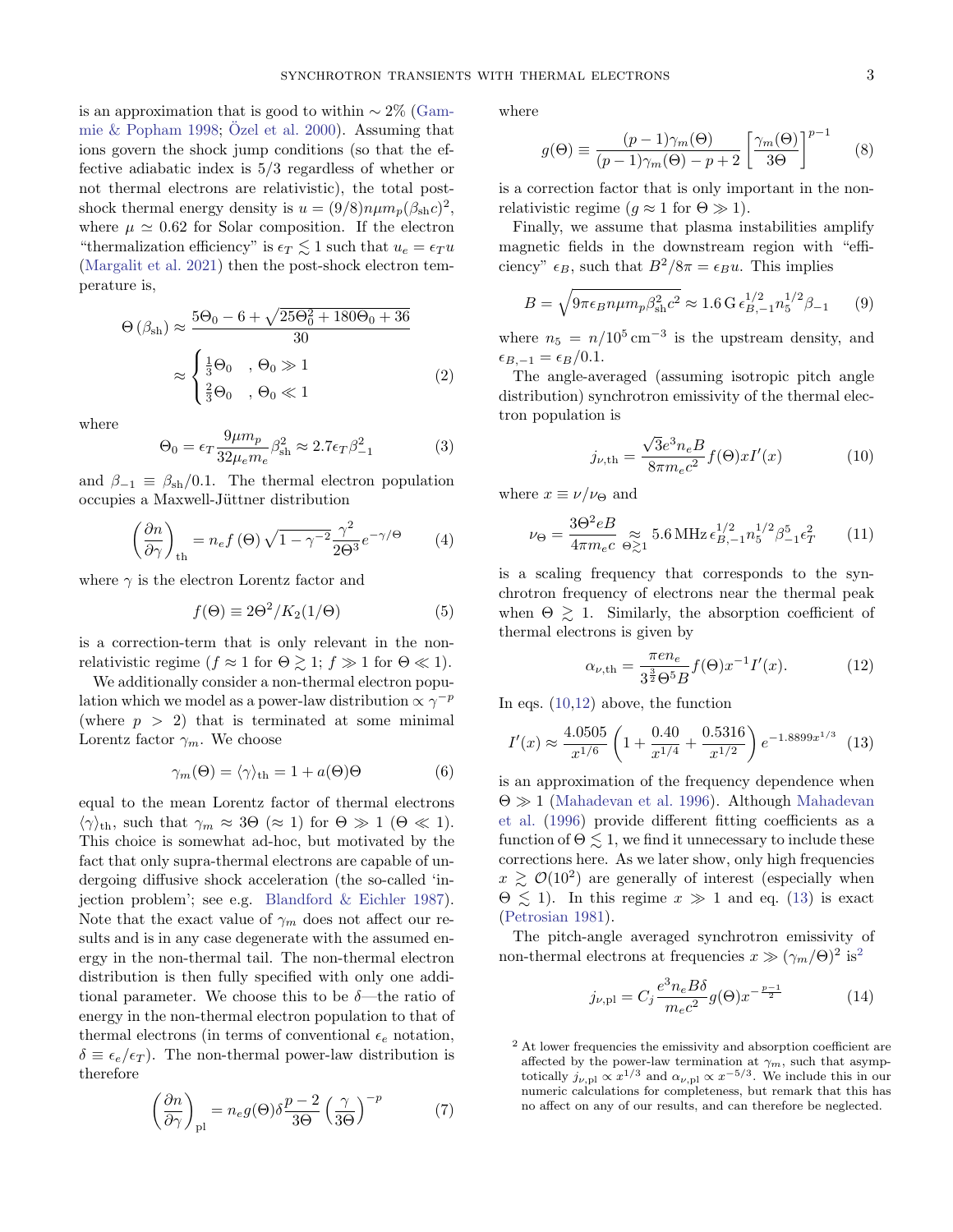where

$$
C_{j} = \frac{3^{\frac{2p-1}{2}}(p-2)\Gamma\left(\frac{p+5}{4}\right)\Gamma\left(\frac{3p+19}{12}\right)\Gamma\left(\frac{3p-1}{12}\right)}{2^{\frac{7-p}{2}}\pi^{\frac{1}{2}}(p+1)\Gamma\left(\frac{p+7}{4}\right)}.
$$
 (15)

The non-thermal absorption coefficient is similarly

$$
\alpha_{\nu,\text{pl}} = C_{\alpha} \frac{en_e \delta}{\Theta^5 B} g(\Theta) x^{-\frac{p+4}{2}} \tag{16}
$$

with

$$
C_{\alpha} = \frac{2^{\frac{p}{2}} \pi^{\frac{3}{2}} (p-2) \Gamma \left(\frac{p+6}{4}\right) \Gamma \left(\frac{3p+2}{12}\right) \Gamma \left(\frac{3p+22}{12}\right)}{3^{\frac{5-2p}{2}} \Gamma \left(\frac{p+8}{4}\right)}.
$$
 (17)

Note that pitch-angle averaging has often been neglected in many previous applications of non-thermal synchrotron emission (e.g. [Chevalier](#page-13-4) [1998\)](#page-13-4). We include this order-unity correction here because it is expected in the standard scenario where magnetic fields are turbulently amplified, and because thermal electrons are more appreciably affected by such averaging [\(Mahade](#page-14-17)[van et al.](#page-14-17) [1996\)](#page-14-17).

# 2.1. Fast Cooling

<span id="page-3-0"></span>Observed emission depends on line-of-sight integrals of the emissivity and absorption coefficients. Synchrotron emitting electrons whose Lorentz factor exceeds

$$
\gamma_{\text{cool}} = \frac{6\pi m_e c}{\sigma_T B^2 t} \approx 34 \epsilon_{B,-1}^{-1} n_5^{-1} \beta_{-1}^{-2} t_{100}^{-1} \tag{18}
$$

will radiate most of their energy over a timescale that is short compared to the dynamical time,  $t = 100 d t_{100}$ . Such fast-cooling electrons would only reside within a fractional depth  $\sim (\gamma/\gamma_{\rm cool})^{-1} \ll 1$  behind the shock front, so that the effective line-of-sight averaged distribution function is  $\langle \partial n/\partial \gamma \rangle \sim (\partial n/\partial \gamma) \min(1, \gamma_{\rm cool}/\gamma)$ . The emissivity and absorption coefficient are proportional to this distribution function and therefore similarly affected, introducing a frequency-dependent correction to eqs.  $(10,12,14,12)$  $(10,12,14,12)$  $(10,12,14,12)$  $(10,12,14,12)$  above.

For power-law electrons, emission/absorption at frequency  $x$  is contributed predominantly by electrons of Lorentz factor  $\gamma/\Theta \sim x^{1/2}$ . This implies the standard fast-cooling correction

<span id="page-3-4"></span>
$$
\left\{ \langle j_{\nu,\text{pl}} \rangle \atop \langle \alpha_{\nu,\text{pl}} \rangle \right\} \sim \left\{ j_{\nu,\text{pl}} \atop \alpha_{\nu,\text{pl}} \right\} \min \left[ 1, \left( \frac{x}{x_{\text{cool,pl}}} \right)^{-1/2} \right] \quad (19)
$$

where  $x_{\rm cool,pl} \equiv (\gamma_{\rm cool}/\Theta)^2$ . For thermal electrons however, this no longer applies. At frequencies  $x \gg 1$ (of main interest here), emission/absorption samples the high-frequency tail of comparatively lower-energy electrons (which vastly outnumber electrons at higher Lorentz factors). In this regime, the synchrotron frequency  $x$  is instead related to electrons whose characteristic Lorentz factor is  $\gamma/\Theta \sim (2x)^{1/3}$  $\gamma/\Theta \sim (2x)^{1/3}$  $\gamma/\Theta \sim (2x)^{1/3}$ ,<sup>3</sup> and the coolingcorrected emissivity and absorption coefficients are

<span id="page-3-5"></span><span id="page-3-3"></span>
$$
\left\{ \langle j_{\nu,th} \rangle \atop \langle \alpha_{\nu,th} \rangle \right\} \underset{x \gg 1}{\approx} \left\{ j_{\nu,th} \atop \alpha_{\nu,th} \right\} \min \left[ 1, \left( \frac{x}{x_{\text{cool,th}}} \right)^{-1/3} \right] (20)
$$

where  $x_{\text{cool,th}} \equiv (\gamma_{\text{cool}}/\Theta)^3/2$ .

The total thermal  $+$  non-thermal emissivity is simply  $\langle j_{\nu} \rangle = \langle j_{\nu,th} \rangle + \langle j_{\nu,pl} \rangle$ , and the combined absorption coefficient is similarly additive, so that  $\langle \alpha_{\nu} \rangle = \langle \alpha_{\nu,th} \rangle +$  $\langle \alpha_{\nu,pl} \rangle$ . The emergent specific luminosity is then

$$
L_{\nu} = 4\pi^2 R^2 \frac{\langle j_{\nu} \rangle}{\langle \alpha_{\nu} \rangle} \left( 1 - e^{-\langle \alpha_{\nu} \rangle R} \right), \tag{21}
$$

where  $R$  is the characteristic size of the emitting region, and the effective absorption and emission coefficients are given by eqs. [\(10,](#page-2-0)[12,](#page-2-1)[14](#page-2-4)[,16,](#page-3-3)[19,](#page-3-4)[20\)](#page-3-5) above.

## <span id="page-3-6"></span>3. SPECTRUM

<span id="page-3-7"></span><span id="page-3-1"></span>The synchrotron spectrum that results from the 'ther- $mal + non-thermal' model (eq. 21) typically peaks at the$  $mal + non-thermal' model (eq. 21) typically peaks at the$  $mal + non-thermal' model (eq. 21) typically peaks at the$ SSA frequency  $\nu_a$ . At frequencies  $\nu < \nu_a$  emission is selfabsorbed and the spectrum rises as a function frequency, whereas above it emission is optically-thin and the spectral luminosity decreases with frequency. There are two distinct regimes that are of particular interest: (i) emission near the SSA frequency is dominated by thermal electrons; or (ii) emission near this frequency is instead dominated by the power-law electron distribution.

Figure [1](#page-4-0) shows representative SEDs in these two cases. Solid (dashed) light-grey curves show the opticallythin thermal (power-law) electron emission, while solid black curves show the combined spectrum including selfabsorption (eq. [21\)](#page-3-6). Vertical dotted curves show relevant break frequencies. These are listed in Table [1](#page-6-1) and discussed in greater detail in §[3.1.](#page-5-0) The left panel shows a "thermal spectrum" where peak emission is governed by thermal electrons. At low frequencies  $\nu < \nu_a$  the SED follows the Rayleigh-Jeans limit  $\propto \nu^2$ . This is shallower than the canonical  $\nu^{5/2}$  SED of optically-thick powerlaw synchrotron emission [\(Rybicki & Lightman](#page-14-21) [1979\)](#page-14-21). At frequencies slightly above peak the SED follows the optically-thin thermal emissivity and the spectral slope

<span id="page-3-2"></span><sup>&</sup>lt;sup>3</sup> This can be shown by examining the synchrotron integral of the thermal population,  $\propto \int z^2 e^{-z} F(x/z^2) dz$ , where  $z \equiv \gamma/\Theta$ . At high frequencies  $x \gg 1$  this is  $\propto \int ze^{-(z+x/z^2)}dz$ , and the integral is dominated by electrons with Lorentz factors near  $z = (2x)^{1/3}$ , at which the function in the exponent attains a minimum (this is equivalent to the method of steepest descent approach that was used in deriving eq. [13;](#page-2-2) see [Petrosian](#page-14-20) [1981\)](#page-14-20).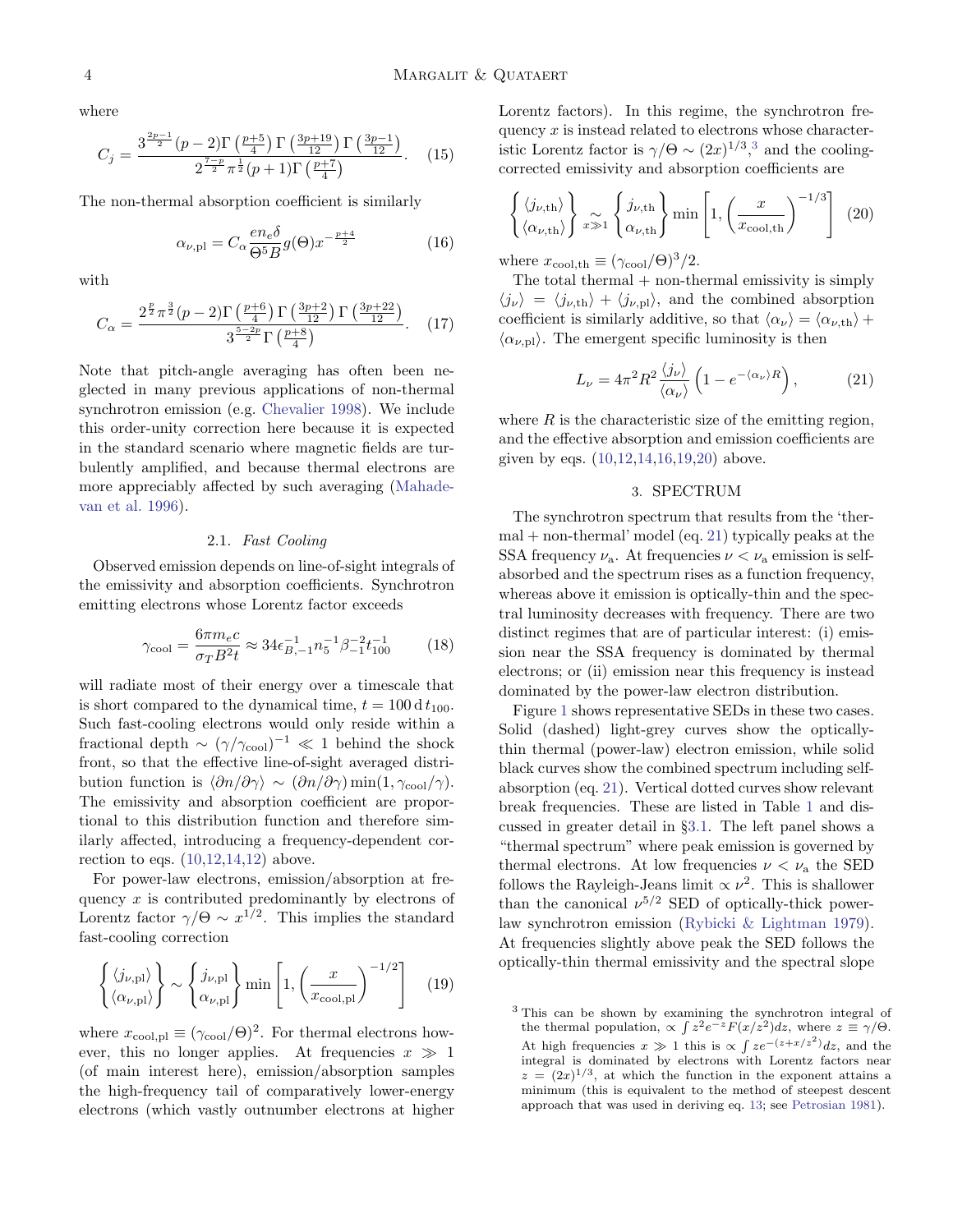

<span id="page-4-0"></span>**Figure 1.** Example SEDs. Left: A "thermal spectrum", where peak emission is dominated by thermal electrons ( $\nu_a < \nu_i$ ). Solid (dashed) light-grey curves show the optically-thin contribution of thermal (power-law) electrons to the SED, while the black curve shows the combined emergent spectral luminosity, including synchrotron self-absorption (eq. [21\)](#page-3-6). Vertical dotted curves show characteristic break frequencies (see Table [1\)](#page-6-1): the thermal synchrotron frequency  $\nu_{\Theta}$  (eq. [11\)](#page-2-5); the frequency  $\nu_m$  corresponding to the minimal Lorentz factor of power-law electrons; the synchrotron self-absorption frequency  $\nu_a$  (eqs. [28](#page-5-1)[,29,](#page-5-2)[30\)](#page-6-2); the frequency  $\nu_i$  $(\nu_{\alpha})$  at which emission (absorption) transitions from being dominated by thermal electrons to power-law electrons (eqs. [25,](#page-5-3)[26\)](#page-5-4); and the synchrotron cooling frequency  $\nu_{\rm cool}$  (eqs. [24](#page-5-5)[,16\)](#page-3-3). The spectral slope (stated above each segment) can be especially steep in the optically-thin thermal regime,  $\nu_a < \nu < \nu_j$  (eq. [22\)](#page-4-1). Right: Same as left panel, but for a "non-thermal spectrum" where peak emission is dominated by the power-law electron distribution  $(\nu_a > \nu_j)$ . The SED follows the standard non-thermal spectrum, except at very low frequencies  $\langle \nu_{\alpha}|$  (eq. [26\)](#page-5-4) where the SSA spectrum softens. The thermal electron population would be mostly unobservable in this regime, even though it is energetically (and by number) dominant. Both panels show cases where  $\nu_{\rm cool}$  falls above other relevant frequencies, but alternative orderings may be possible and are fully accounted for in §[3.1\)](#page-5-0). The left panel is calculated using  $\beta_{sh} = 0.45$ ,  $n = 10^3 \text{ cm}^{-3}$ , and  $t = 25 \text{ d}$ . The right panel is for  $\beta_{sh} = 0.1$ ,  $n = 10^4 \text{ cm}^{-3}$ , and  $t = 200$  d. In both cases we assume  $\delta = 0.01$ ,  $p = 3$ ,  $\epsilon_B = 0.1$ , and  $\epsilon_T = 1$ .

can be extremely steep. The spectrum does not follow a power-law-form in this regime, however we can characterize the slope steepness via the frequency-dependent spectral index  $\alpha_{\text{th}} \equiv d \ln \langle j_{\nu, \text{th}} \rangle / d \ln \nu$ ,

$$
\alpha_{\text{th}}(\nu) \underset{\nu \gg \nu_{\Theta}}{\approx} \begin{cases} \frac{5}{6} - \left(\frac{\nu}{4\nu_{\Theta}}\right)^{1/3} & , \nu < \nu_{\text{cool}} \\ \frac{1}{2} - \left(\frac{\nu}{4\nu_{\Theta}}\right)^{1/3} & , \nu > \nu_{\text{cool}} \end{cases} . \tag{22}
$$

The expression above applies in the typical setting where frequencies of interest are  $\gg \nu_{\Theta}$  (eq. [11\)](#page-2-5), and the two cases (whose spectral slope differs by 1/3) depend on whether the observing frequency is below or above the fast-cooling break frequency  $\nu_{\rm cool}$ .

The spectral index implied by eq. [\(22\)](#page-4-1) becomes increasingly steep at higher frequencies, and is a unique feature of the thermal electron model. However, above some frequency  $\nu_j$ , emission by power-law electrons will come to dominate the thermal-electron emission. This transition frequency (red dotted curve in Fig. [1\)](#page-4-0) depends primarily on the relative number of power-law and thermal electrons, which is  $\propto \delta$  in our model. Lower values of  $\delta$  imply a smaller fraction of power-law electrons and

a higher transition frequency (in §[3.1](#page-5-0) we provide approximate expressions for this dependence).

<span id="page-4-1"></span>Fig. [1](#page-4-0) illustrates the significance of  $\nu_i$ . At frequencies  $\nu > \nu_i$  emission is governed by non-thermal electrons and the spectrum follows standard results for powerlaw synchrotron emission—the SED is  $\propto \nu^{-(p-1)/2}$  ( $\propto$  $\nu^{-p/2}$ ) in the slow- (fast-) cooling optically-thin regimes. If a given event is only observed at frequencies  $\nu > \nu_i$ then the thermal-electron contribution would go undetected and this would be indistinguishable from a purely non-thermal electron model.

This is further illustrated by the right-hand panel of Fig. [1,](#page-4-0) which shows a "non-thermal spectrum" where the peak (SSA) frequency is  $\nu_a > \nu_j$ . In this case peak emission is dominated by the power-law electron distribution, the usual  $\nu^{5/2}$  SSA optically-thick spectrum applies below peak, and the entire optically-thin SED follows the standard power-law spectrum. Thermal electrons—though present and energetically dominant in this model— would not affect the observed emission except at very low frequencies  $\nu < \nu_\alpha \sim \nu_j$  where the optically-thick spectrum is expected to soften (at  $\nu < \nu_{\alpha}$  the optical depth becomes dominated by thermal electrons). These frequencies are usually observationally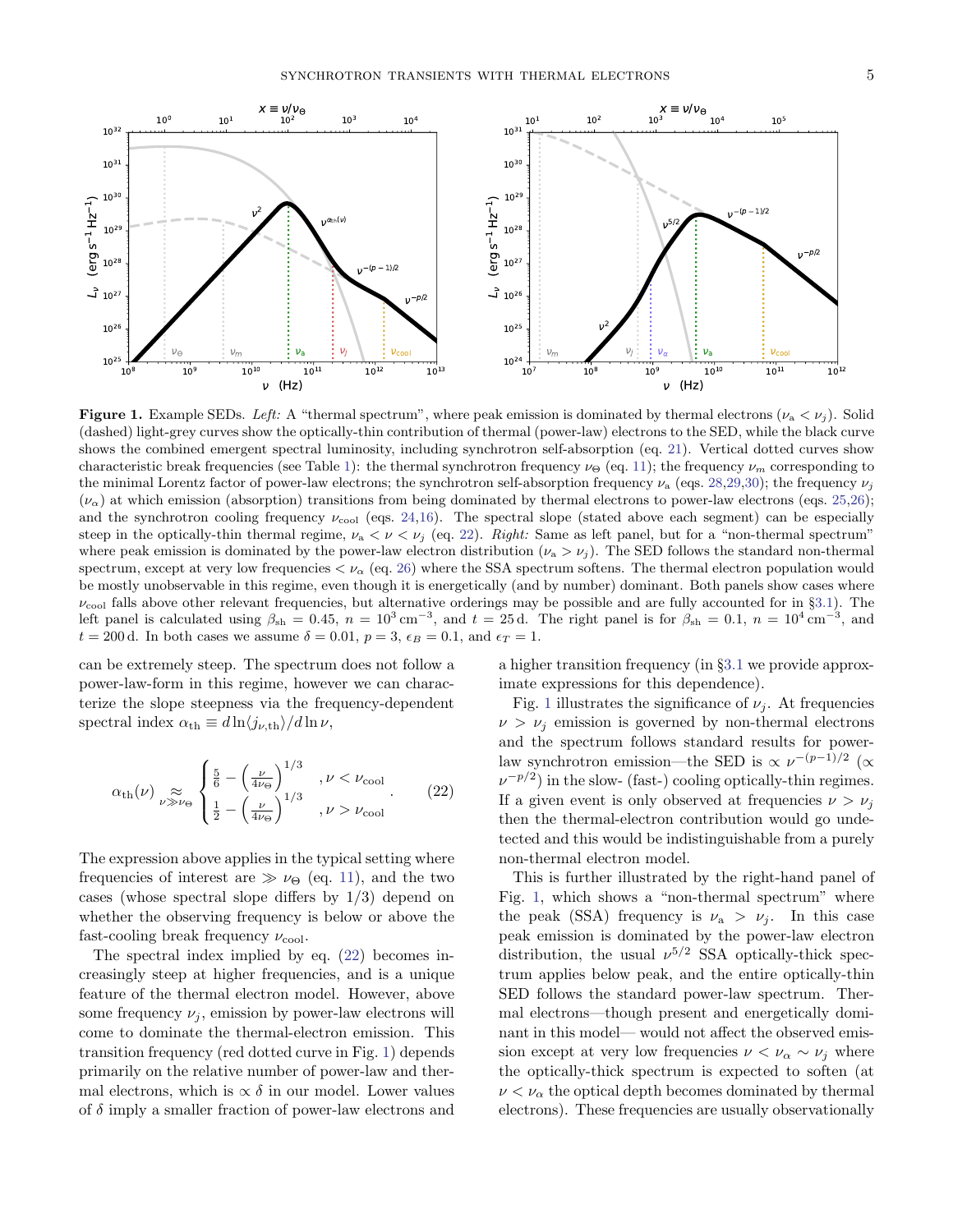$inaccessible$  so that our 'thermal  $+$  non-thermal' model would be indistinguishable from purely non-thermal synchrotron models that are typically used to model observations. We also note that the low frequency spectrum is sensitive to geometric effects (related to the spatial distribution of emitting electrons) and can be susceptible to scintillation, further complicating potential identification of a break frequency at  $\nu_{\alpha}$ .

In the following subsection we discuss the various break frequencies shown in Fig. [1](#page-4-0) in greater detail. Readers interested primarily in our main results may wish to skip forward to §[4,](#page-6-0) while those interested in understanding the origin of different regions and scaling with physical parameters are welcome to continue to §[3.1.](#page-5-0)

#### 3.1. Estimates of Break Frequencies

<span id="page-5-0"></span>As illustrated by Fig. [1,](#page-4-0) the resulting SED of the thermal + non-thermal model depends on several characteristic frequencies. The first is the 'thermal' frequency  $\nu_{\Theta}$ given by eq. [\(11\)](#page-2-5). Many other relevant frequencies scale in some well-determined way with  $\nu_{\Theta}$ . For example, the frequency  $\nu_m$  that corresponds to the minimum Lorentz factor of power-law electrons is simply  $\nu_m = (\gamma_m/\Theta)^2 \nu_\Theta$ (and is  $\nu_m \approx 9\nu_\Theta$  for  $\Theta \geq 1$ ).

The synchrotron cooling frequency  $\nu_{\rm cool}$  can also affect the observed SED. As discussed in §[2.1,](#page-3-0) this frequency is related to  $\gamma_{\rm cool}$  (eq. [18\)](#page-3-7) as

$$
\nu_{\text{cool,pl}} = \left(\frac{\gamma_{\text{cool}}}{\Theta}\right)^2 \nu_{\Theta} = \frac{27\pi m_e c e}{\sigma_T^2 B^3 t^2} \tag{23}
$$
\n
$$
\approx 7.9 \,\text{GHz} \,\epsilon_{B,-1}^{-3/2} n_5^{-3/2} \beta_{-1}^{-3} t_{100}^{-2}
$$

for power-law emitting electrons, and

$$
\nu_{\text{cool,th}} = \frac{1}{2} \left( \frac{\gamma_{\text{cool}}}{\Theta} \right)^3 \nu_{\Theta} = \frac{81 \pi^2 m_e^2 c^2 e}{\sigma_T^3 B^5 t^3 \Theta} \tag{24}
$$
\n
$$
\approx 150 \, \text{GHz} \, \epsilon_T^{-1} \epsilon_{B,-1}^{-5/2} n_5^{-5/2} \beta_{-1}^{-7} t_{100}^{-3}
$$

for the thermal electron population. The observed cooling break therefore depends on whether emission is dominated by power-law or thermal electrons. This is governed by the frequency  $\nu_i$  at which the thermal and power-law emissivities are equal,  $\langle j_{\nu,th} \rangle = \langle j_{\nu,pl} \rangle$ . The transcendental equation for  $\nu_i$  does not permit a closed form analytic solution, but is easily solvable numerically. In general, the solution depends on  $\delta$ , p, and  $\Theta$ , however the  $\Theta$  dependence is suppressed for  $\Theta \geq 1$ . An accurate fitting function to the solution is given by

$$
x_j(\Theta \gtrsim 1) \approx 40.94 - 49.97 \ln(\delta) + 12.51 \ln(\delta)^2 \quad (25)
$$

where  $x_j \equiv \nu_j/\nu_{\Theta}$  following our standard notation. This is accurate to within 3% for  $10^{-6} \le \delta \le 1/3$ ,  $p = 3$ , and

any  $\Theta \gg 1$ , but is also reasonably accurate for  $\Theta \gtrsim 1$ or other values of  $2.2 \le p \le 3.4$  (17% accuracy). For a fiducial  $\delta = 0.01$ , we find that  $x_j \approx 540$ . An alternative approximation that is accurate to within 19% between  $10^{-5} \leq \delta \leq 0.1$  is given by  $x_j \approx 150\delta^{-0.25}$ .

A related frequency  $\nu_{\alpha}$  is defined by equating the absorption coefficients of the two populations such that  $\langle \alpha_{\nu,th} \rangle = \langle \alpha_{\nu,pl} \rangle$  at  $\nu_\alpha$ . This frequency is typically a factor  $\lesssim 2$  greater than  $\nu_j$ , and we find that the approximation

<span id="page-5-4"></span>
$$
x_{\alpha}(\Theta \gtrsim 1) \approx 5.221 x_j \ln \left(x_j\right)^{-0.6373} \tag{26}
$$

is accurate to within several percent throughout the parameter range considered above.

Finally, the SED peak is set by the SSA frequency  $\nu$ <sub>a</sub>. If the absorption coefficient is dominated by thermal electrons  $(x < x_\alpha)$  then the SSA frequency is determined by the condition  $\langle \alpha_{\nu,th} \rangle R = 1$  (eqs. [12](#page-2-1)[,20\)](#page-3-5). In the slow-cooling regime, this is governed by an optical-depth parameter

<span id="page-5-6"></span>
$$
\tau_{\Theta} \equiv \frac{\pi e n_e R}{3^{\frac{3}{2}} \Theta^5 B} f(\Theta) \approx 3.6 \times 10^{12} \epsilon_T^{-5} \epsilon_{B,-1}^{-1/2} n_5^{1/2} \beta_{-1}^{-10} t_{100}
$$
\n(27)

<span id="page-5-7"></span>that describes the (thermal-contribution to the) optical depth at frequency  $\approx \nu_{\Theta}$ . Note the extreme sensitivity of  $\tau_{\Theta}$  to the shock velocity and the fact that  $\tau_{\Theta} \gg 1$  for typical parameters. This implies that one would not expect to see "bare"(unabsorbed) Maxwellian SEDs that peak at  $\sim \nu_{\Theta}$ . We elaborate on this in §[4.](#page-6-0)

<span id="page-5-5"></span>Using the optical-depth parameter  $\tau_{\Theta}$  (eq. [27\)](#page-5-6), we find that the thermal SSA frequency is well approximated by the fitting function

<span id="page-5-1"></span>
$$
x_{\text{a,th}}((28)
$$

that is accurate to within 3% over many orders of magnitude in optical depth,  $30 \leq \tau_{\Theta} \leq 10^{12}$ . The SSA frequency varies between  $x_{a,th} \sim 10 - 10^3$  over this range of  $\tau_{\Theta}$ . An alternative simpler approximation that is accurate to within 18% for  $5\times 10^3\,\leq\,\tau_{\Theta}\,\leq\,2\times 10^{11}$  is given by  $x_{a,th} \approx 7.1 \tau_{\Theta}^{0.2}$ . In the fast cooling regime  $x_{a,th} > x_{\text{cool,th}}$  the fitting functions above are comparably accurate when transformed as

<span id="page-5-2"></span>
$$
x_{\text{a},\text{th}}(>x_{\text{cool},\text{th}}) \approx 0.68 \times (\text{eq. 28}); \ \tau_{\Theta} \to \frac{\gamma_{\text{cool}}}{\Theta} \tau_{\Theta}. \ (29)
$$

<span id="page-5-3"></span>If the absorption coefficient is instead dominated by power-law electrons then the SSA frequency is determined by the condition  $\langle \alpha_{\nu,pl} \rangle R = 1$ . This results in the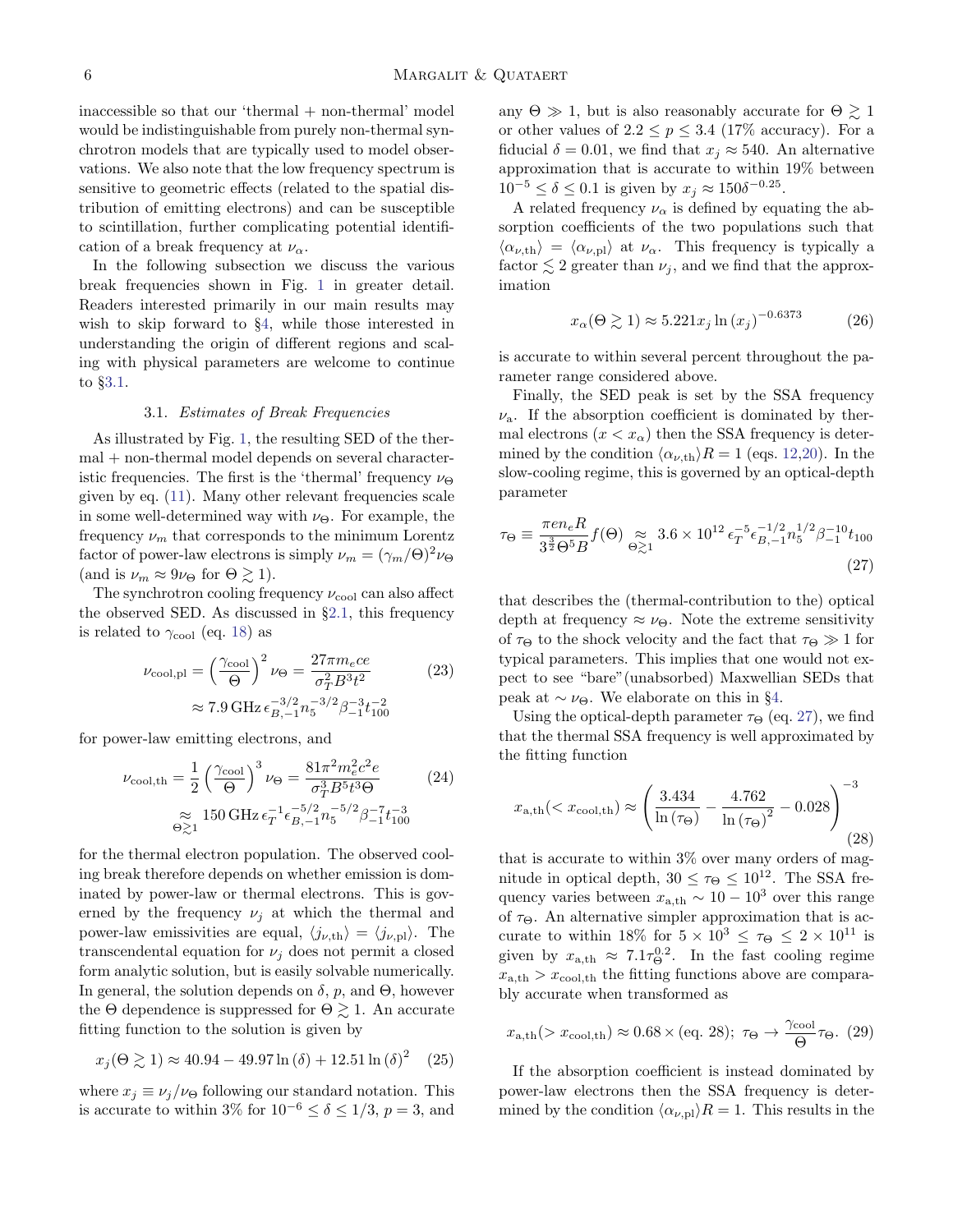| notation <sup><i>a</i></sup> | equation       | definition                                                                                                                                                  |
|------------------------------|----------------|-------------------------------------------------------------------------------------------------------------------------------------------------------------|
| $\nu_{\Theta}$               | eq. $(11)$     | characteristic synchrotron frequency of thermal electrons                                                                                                   |
| $\nu_m$                      | eq. $(6)$      | characteristic synchrotron frequency of power-law electrons, $\nu_m = (\gamma_m/\Theta)^2 \nu_\Theta$                                                       |
| $\nu_{\rm cool}$             | eqs. $(23,24)$ | synchrotron cooling frequency                                                                                                                               |
| $\nu_{\rm a}$                | eq. $(33)$     | synchrotron self-absorption (SSA) frequency, $\langle \alpha_{\nu} \rangle R = 1$ at $\nu_a$                                                                |
| $\nu_i$                      | eq. $(25)$     | frequency above which power-law > thermal emissivity, $\langle j_{\nu,th} \rangle = \langle j_{\nu,pl} \rangle$ at $\nu_j$                                  |
| $\nu_{\alpha}$               | eq. (26)       | frequency above which power-law > thermal absorption, $\langle \alpha_{\nu, \text{th}} \rangle = \langle \alpha_{\nu, \text{pl}} \rangle$ at $\nu_{\alpha}$ |

<span id="page-6-1"></span>Table 1. Key Frequencies and their definitions. See §[3](#page-3-1) for further details.

<span id="page-6-2"></span><sup>a</sup>Note that normalized frequency  $x \equiv \nu/\nu_{\Theta}$  is used interchangeably with  $\nu$  throughout the text.

analytic solution

$$
x_{\rm a,pl} = \begin{cases} \left(\frac{C_{\alpha}e\delta n_e Rg(\Theta)}{\Theta^5 B}\right)^{\frac{2}{p+4}} & , x_{\rm a,pl} < x_{\rm cool,pl} \\ \left(\frac{C_{\alpha}e\delta n_e Rg(\Theta)\gamma_{\rm cool}}{\Theta^6 B}\right)^{\frac{2}{p+5}} & , x_{\rm a,pl} > x_{\rm cool,pl} \end{cases} (30)
$$

Noting that  $g(\Theta) \approx (p-1)(3\Theta)^{-(p-1)}$  when  $\Theta \ll 1$  and  $g(\Theta) \approx 1$  for  $\Theta \geq 1$ , we can express the power-lawdominated SSA frequency as

$$
\nu_{\text{a,pl}}(<\nu_{\text{cool,pl}}) \underset{p=3}{\approx} \xi_{B,-1}^{5/14} \delta_{-2}^{2/7} n_5^{9/14} t_{100}^{2/7}
$$
(31)  

$$
\times \begin{cases} 12 \,\text{GHz} \,\beta_{-1} & , \Theta \ll 1 \\ 17 \,\text{GHz} \,\epsilon_T^{4/7} \beta_{-1}^{15/7} & , \Theta \gtrsim 1 \end{cases}
$$

in the slow-cooling regime, and

$$
\nu_{a,pl} (> \nu_{\text{cool,pl}}) \underset{p=3}{\approx} \epsilon_{B,-1}^{1/8} \delta_{-2}^{1/4} n_5^{3/8}
$$
(32)  

$$
\times \begin{cases} 34 \,\text{GHz} \,\beta_{-1}^{1/2} & , \Theta \ll 1 \\ 16 \,\text{GHz} \,\epsilon_T^{1/2} \beta_{-1}^{3/2} & , \Theta \gtrsim 1 \end{cases}
$$

in the fast-cooling case, and we have chosen a fiducial  $p = 3$  for the estimates above. In total, the SSA frequency is related to eqs. [\(28](#page-5-1)[,29,](#page-5-2)[30\)](#page-6-2),

<span id="page-6-3"></span>
$$
\nu_{\rm a} = \begin{cases} \nu_{\rm a, th} & , \nu_{\rm a} < \nu_{\alpha} \\ \nu_{\rm a, pl} & , \nu_{\rm a} > \nu_{\alpha} \end{cases} \tag{33}
$$

The different frequencies discussed in this section are also summarized in Table [1.](#page-6-1)

#### 4. PHASE-SPACE OF TRANSIENTS

<span id="page-6-0"></span>In the previous section we showed that the ordering of characteristic frequencies (primarily the self-absorption frequency  $\nu_a$  and the frequency  $\nu_i$  at which thermal and non-thermal electrons have comparable emissivity) determines whether thermal electrons contribute appreciably to observed emission. This is illustrated by the different spectra in the left and right hand panels of Fig. [1.](#page-4-0)

A natural question subsequently arises—what type of shock-powered transients might be expected to show signatures of a thermal electron distribution?

Figure [2](#page-7-0) addresses this question by showing the parameter-space of sub-relativistic shock-powered synchrotron transients. This phase space is determined by the upstream ambient density n, the shock velocity  $\beta_{\rm sh}c$ , and the size of the emitting region  $R$ . We relate the size to the shock velocity as  $R = \beta_{\rm sh}ct$  such that t is an effective dynamical time (fixed to 100 d in Fig. [2\)](#page-7-0). This corresponds to the true time-since-explosion only if the shock velocity is temporally constant. If the shock decelerates then this time parameter would be larger than the actual observing epoch (non-spherical geometry can also affect this). The electron temperature and magnetic field are directly related to  $\beta_{\rm sh}$ , n through eqs. [\(2,](#page-2-7)[3,](#page-2-8)[9\)](#page-2-9), and we adopt fiducial values  $\epsilon_T = 1, \epsilon_B = 0.1, \delta = 0.01$ , and  $p=3$ .

Blue contours in Fig. [2](#page-7-0) show the frequency at which the SED peaks. Throughout nearly the entire illustrated parameter space the thermal optical-depth is  $\tau_{\Theta} \gg 1$  so the peak frequency is  $\approx \nu_a$  (eq. [33\)](#page-6-3) as set by SSA. Black contours show the peak specific luminosity at this frequency (eq. [21\)](#page-3-6). Grey shaded regions show the parameter space in which optically-thin emission is set entirely by the power-law electron distribution. This is determined by the condition  $\nu_j < \nu_a$  (eqs. [25,](#page-5-3)[30\)](#page-6-2) that implies a spectrum similar to the right panel in Fig. [1.](#page-4-0) Within the light-grey region  $\nu_{\alpha} \gtrsim \nu_{\alpha}/5$  and the presence of thermal electrons may still be discernible through their effect on the self-absorbed spectrum: between  $\nu_{\alpha} < \nu < \nu_{\alpha}$ the SSA spectrum follows the canonical  $\nu^{5/2}$  scaling of a power-law electron distribution, but at frequencies  $\nu < \nu_{\alpha}$  this softens to a thermal SSA spectrum  $\propto \nu^2$  (see right panel in Fig. [1\)](#page-4-0). In the dark shaded grey region  $\nu_{\alpha} \ll \nu_{\alpha}$  so that this softening would occur well below the SED peak and would be more difficult to detect.

Finally, we also plot in Fig. [2](#page-7-0) contours of the spectral index just above the SED peak (at frequency  $\nu \approx 2\nu_a$ ).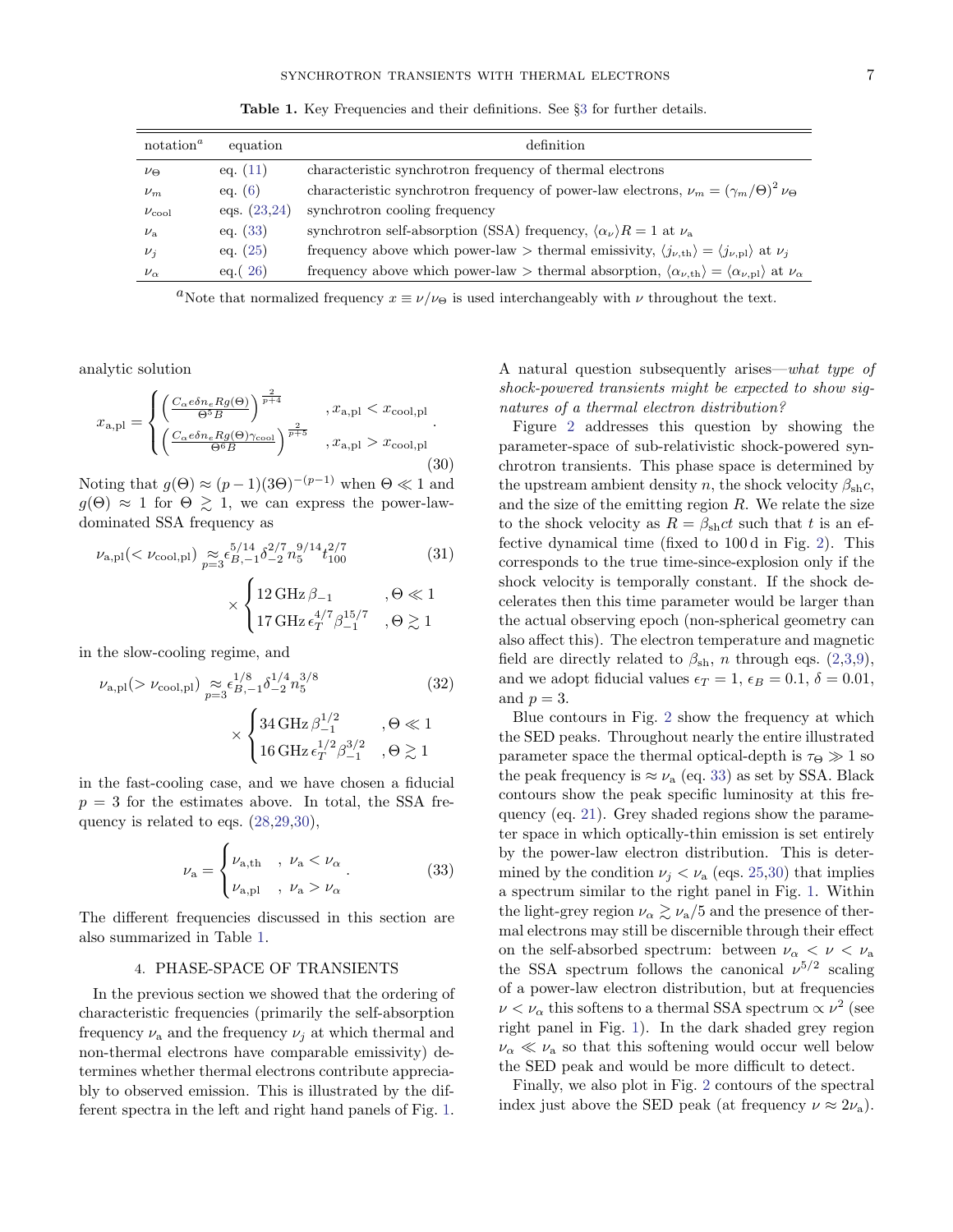

<span id="page-7-0"></span>Figure 2. Parameter space of shock-powered sub-relativistic synchrotron transients, where both thermal and non-thermal (power-law) electrons are considered. At a given epoch,  $t = 100 d$ , blue curves show contours of frequency at which the SED peaks ( $\approx \nu_a$ ; set by SSA) as a function of shock velocity  $\beta_{sh}c$  and ambient density n. Black contours show the (peak) specific luminosity at this frequency. Yellow dashed contours show the spectral index slightly above this peak frequency (at  $\nu = 2 \times$ peak). Within the light (dark) grey shaded region emission (and absorption) are dominated by the power-law electron distribution and thermal electrons would not affect the observations (see Fig. [1,](#page-4-0) right panel). Outside these regions emission near the peak (SSA) frequency is instead dominated by thermal electrons (see left panel of Fig. [1\)](#page-4-0). This may be observationally distinguishable from a purely power-law electron model by the unusually steep optically-thin spectral slope (yellow shaded region). The shock velocity is the most important parameter that governs whether a steep "thermal" or a standard "non-thermal" spectrum would be observable (eq. [34\)](#page-8-1). The dichotomy between radio SNe and AT2018cow-like events can therefore be naturally understood as an artefact of the non-relativistic  $(\beta_{\rm sh} \ll 1)$  vs mildly-relativistic  $(\beta_{\rm sh} \gtrsim 0.2)$  $(\beta_{\rm sh} \gtrsim 0.2)$  velocities inferred for these events (see §2).

For power-law electrons with our canonical  $p = 3$  this spectral index would be  $-(p-1)/2 = -1$  in the slowcooling regime and  $-p/2 = -1.5$  in the fast-cooling case. The transition between fast and slow cooling regimes is apparent through the kink in the spectral-index contours. Alternatively, if emission near  $\nu_a$  is dominated by the thermal electron population then the spectral index can be significantly steeper (eq. [22;](#page-4-1) left panel, Fig. [1\)](#page-4-0). We highlight this with the yellow shaded area in Fig. [2,](#page-7-0) which shows regions where the spectral index is steeper than would be expected for purely power-law electron emission  $( $-1.5$ ).$ 

Figure [2](#page-7-0) shows a clear dichotomy between shockpowered synchrotron transients with mildly relativistic velocities  $0.2 \lesssim \beta_{\rm sh} \lesssim 1$  and those with non-relativistic velocities  $\beta_{\rm sh} \ll 1$ . In the former case, peak emission is dominated by thermal electrons and a steep optically-thin spectrum can be attained, whereas the latter are governed entirely by the non-thermal powerlaw electron distribution. This dichotomy almost exclusively depends on shock velocity with only very weak dependence on density. This is because the thermal optical-depth parameter  $\tau_{\Theta}$  scales strongly with velocity (eq. [27\)](#page-5-6). Specifically, in order for thermal electrons to contribute to the optically-thin emission, the frequency at which emission transitions from thermal to nonthermal electrons must fall above the self-absorption frequency, i.e.,  $\nu_{a,th} < \nu_j$  must be satisfied. For our fiducial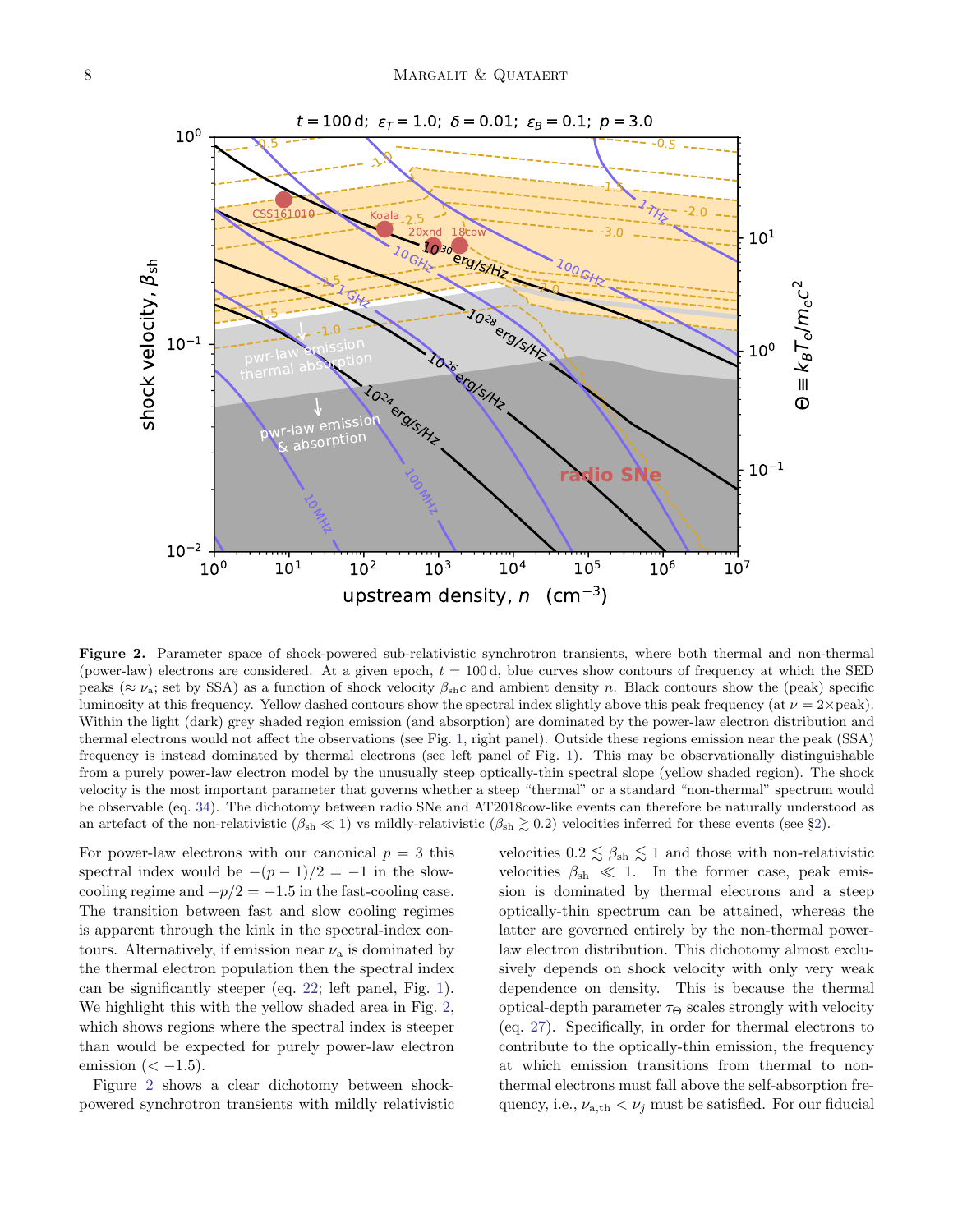$\delta = 0.01$  this implies (eqs. [25](#page-5-3)[,28,](#page-5-1)[29\)](#page-5-2)  $\tau_{\Theta} < 1.7 \times 10^9$  (or  $\Theta \tau_{\Theta}/\gamma_{\rm cool} < 2 \times 10^{10}$  in the fast-cooling regime), and therefore that

<span id="page-8-1"></span>
$$
\beta_{\rm sh} \sum_{\delta=0.01} \min \begin{cases} 0.22 \, \epsilon_T^{-1/2} \epsilon_{B,-1}^{-1/20} n_5^{1/20} t_{100}^{-1/10} \\ 0.15 \, \epsilon_T^{-3/7} \epsilon_{B,-1}^{-3/28} n_5^{-1/28} \end{cases} \tag{34}
$$

is required for thermal electrons to dominate the SED peak. The top case corresponds to the slow-cooling regime while the bottom case applies in the fast-cooling regime  $(\nu_{a,th} < \nu_{\text{cool,th}})$ . Smaller (larger) values of  $\delta$ would imply a lower (higher) threshold velocity. Specifically, using the rough scalings  $x_j \propto \delta^{-0.25}$  and  $x_a \propto \tau_{\Theta}^{0.25}$ (see text below eqs. [25,](#page-5-3)[28\)](#page-5-1) we find that the critical shock velocity (eq. [34\)](#page-8-1) scales as  $\delta^{0.125}$  in the slow cooling regime, and  $\delta^{0.089}$  in the fast-cooling case.

Condition [\(34\)](#page-8-1) also reflects the thermal electron temperature  $\Theta$ , shown with the right vertical axis in Fig [2.](#page-7-0) When  $\Theta \gtrsim 1$  thermal electrons are relativistic and produce copious synchrotron emission, whereas the majority of thermal electrons are non-relativistic if  $\Theta \ll 1$  and only a small fraction are capable of contributing to emission at frequencies  $\nu \gg \nu_{\Theta}$  of relevance. The threshold velocity (eq. [34\)](#page-8-1) therefore depends on the electron thermalization efficiency  $\epsilon_T$ . Lower efficiencies (smaller  $\epsilon_T$ ) would increase the threshold shock velocity and push the region where thermal electrons dominate peak emission to higher shock velocities.

The strong dependence on shock velocity evident in Fig. [2](#page-7-0) helps explain why non-relativistic shocks in radio SNe are well modelled by a power-law electron distribution and do not show any clear evidence for thermal electrons, whereas the emerging class of AT2018cowlike events that have mildly-relativistic inferred velocities  $\beta_{\rm sh} \geq 0.2$  exhibit steep spectra consistent with a contribution from thermal electrons [\(Ho et al.](#page-14-11) [2021\)](#page-14-11). Red points in Fig. [2](#page-7-0) show shock properties inferred by [Ho et al.](#page-14-11) [\(2021\)](#page-14-11) for AT2018cow at an epoch of 10 d [\(Margutti et al.](#page-14-7) [2019;](#page-14-7) [Ho et al.](#page-14-8) [2019\)](#page-14-8), AT2020xnd at 40 d [\(Ho et al.](#page-14-11) [2021\)](#page-14-11), CSS161010 at 99 d [\(Coppejans et al.](#page-13-5) [2020\)](#page-13-5), and AT2018lug at 81 d (the 'Koala'; [Ho et al.](#page-14-9) [2020\)](#page-14-9). In comparison, typical radio SNe have velocities of order  $\beta_{\rm sh} \sim 0.03$  and densities  $n \sim 10^5 - 10^6 \,\rm cm^{-3}$  at timescales of  $\sim 100 d$  post-explosion [\(Weiler et al.](#page-14-4) [2002\)](#page-14-4).

In addition to providing a natural explanation for why steep thermal-electron spectra would be seen in AT2018cow-like events but not in standard radio SNe, Fig. [2](#page-7-0) may also help explain the unusually bright and prolonged millimeter emission observed in AT2018cow and AT2020xnd. At a fixed ambient density—shocks with higher velocities produce more luminous emission that peaks at higher frequencies (especially above  $\beta_{\rm sh} \geq$ 0.1 where the blue contours kink to the left). In particular, there is a large swath of parameter-space where emission peaks in the millimeter band. This is especially pronounced considering potential selection biases towards detecting the most luminous events.

### 5. TEMPORAL EVOLUTION

<span id="page-8-0"></span>In Fig. [2](#page-7-0) we presented the phase-space of synchrotronpowered transients as a function of shock velocity and ambient density, at a fixed epoch  $t$ . Here we briefly discuss the temporal evolution of transients within this phase-space, as time (and potentially upstream density, shock velocity) progresses. There is a rich phenomenology of possible light-curves depending on the time evolution of various quantities of interest. Here we focus on the specific case where the upstream follows a wind density profile,  $n \propto r^{-2}$ .

Figure [3](#page-9-0) shows example light-curves resulting from our model. These are calculated assuming that a blastwave of initial velocity  $\beta_{\rm sh} = 0.4$  and total energy  $10^{50}$  erg is driven into an ambient wind whose density is  $n = 10^5 \,\mathrm{cm}^{-3} \left( r/10^{16} \,\mathrm{cm} \right)^{-2}.$ <sup>[4](#page-8-2)</sup> The shock dynamics are integrated assuming a spherical thin-shell model that is accurate in both the relativistic and non-relativistic regimes [\(Huang et al.](#page-14-22) [1999;](#page-14-22) [Pe'er](#page-14-23) [2012;](#page-14-23) see [Schroeder](#page-14-24) [et al.](#page-14-24) [2020](#page-14-24) for details on this implementation). This results in a gradually decelerating shock and a timedependent shock velocity  $c\beta_{sh}(t)$ , radius  $R(t)$ , and upstream density  $n[R(t)]$ . We calculate the light-curves from eq. [\(21\)](#page-3-6) using these time-dependent quantities and adopting fiducial  $\epsilon_T = 1$ ,  $\epsilon_B = 0.1$ ,  $\delta = 0.01$ , and  $p = 3$ .

The middle panel of Fig. [3](#page-9-0) shows resulting lightcurves at different frequencies (labeled). At a given frequency, the light-curve peaks when the SSA frequency passes through the band. Shortly after peak, the highfrequency light-curves exhibit a sharp drop. This is directly related to the steep thermal spectrum at frequencies  $\nu > \nu_{a,th}$  (eq. [22\)](#page-4-1) and is a unique property of the thermal electron model. The top panel of Fig. [3](#page-9-0) shows snapshots of the spectrum at different epochs and illustrates the steep optically-thin SED that is obtained at early times. The correlation between the unusually steep spectrum and steep light-curve decline rate is further illustrated by the bottom panel in this figure, which shows the spectral index  $(d \ln L_{\nu}/d \ln \nu)$ ; solid curves) and temporal index  $(d \ln L_{\nu}/d \ln t;$  dot-dashed curves) at different frequencies (different colors). Both the temporal and spectral indices obtain steep (negative) values shortly after peak at 90 GHz.

<span id="page-8-2"></span><sup>&</sup>lt;sup>4</sup> This corresponds to a mass-loss rate of  $\dot{M} \simeq 2.1 \times$  $10^{-4} M_{\odot} \text{ yr}^{-1}$  ( $v_{\text{w}}/1000 \text{ km s}^{-1}$ ), where  $v_{\text{w}}$  is the wind velocity.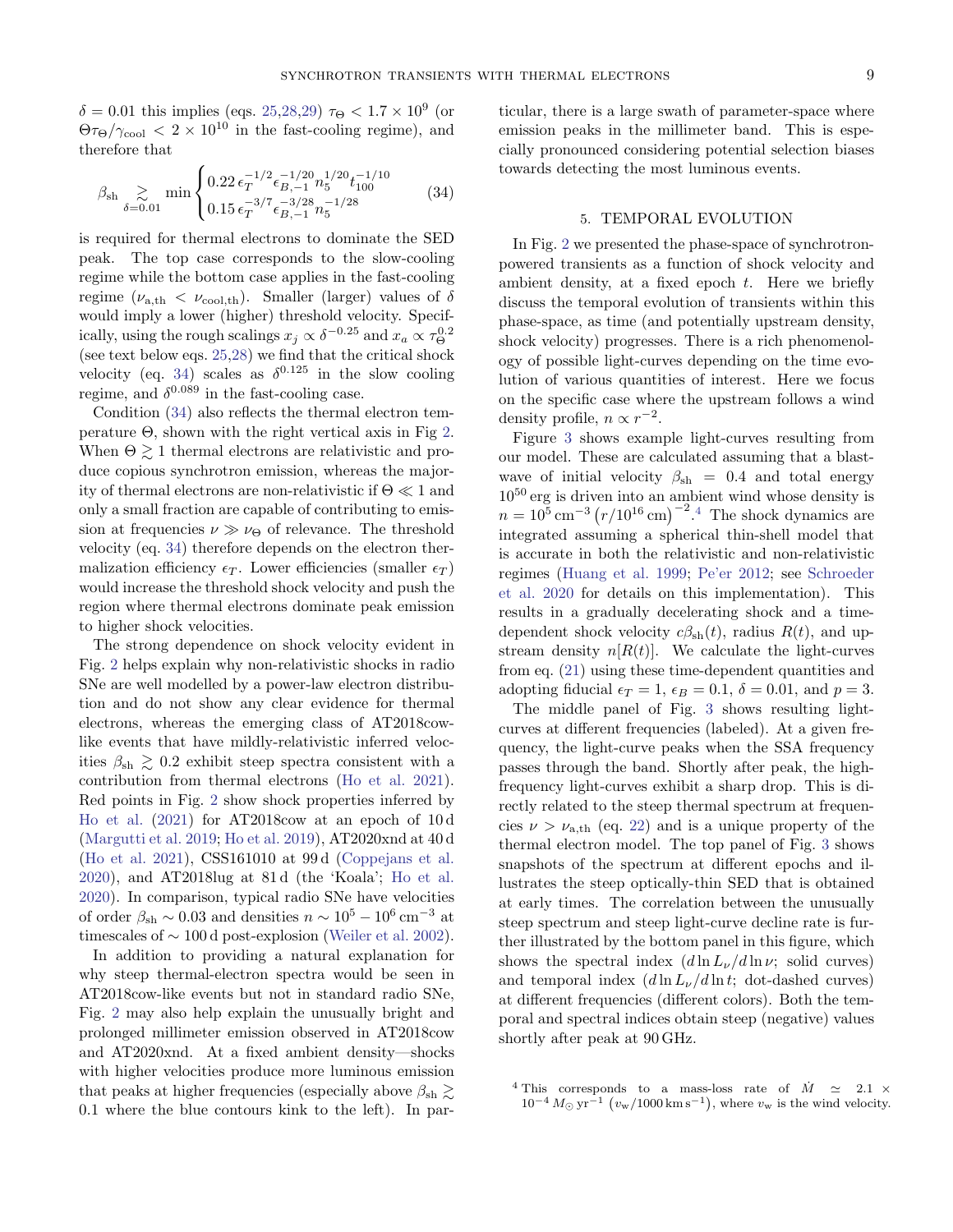

<span id="page-9-0"></span>Figure 3. *Middle Panel:* Example light-curves for a decelerating shock-wave in a wind density profile. At a fixed frequency (labeled), the light-curve peaks when the SSA frequency passes through the band. The high-frequency peak is dominated by thermal electrons. This implies a steep post-peak decline, qualitatively consistent with observed AT2018cow-like events (eq. [38\)](#page-10-1). At later times the light-curve samples power-law electrons and the declinerate softens. Top: SED snapshots of the same model at different epochs. At early times the SED peaks at highfrequencies showing tell-tale signs of thermal electrons— a steep optically-thin spectrum (eq. [22\)](#page-4-1) and a  $\propto \nu^2$  selfabsorbed slope. Shock deceleration causes the observed contribution of thermal electrons to drop with time. By 180 d the SED lacks clear signatures of thermal electrons and is instead governed by power-law electrons. Bottom: The spectral (solid) and temporal (dot-dashed) indices at different frequencies (following color-scheme of middle panel) as a function of time. At high-frequencies, both spectral and temporal indices attain steep (negative) values shortly after light-curve peak. This is a unique feature of the thermal-electron model.

Figure [3](#page-9-0) illustrates another important feature: if there is enough mass in the surrounding CSM, shock deceleration will eventually cause initially mildly-relativistic shocks that satisfy eq. [\(34\)](#page-8-1) to violate this condition at late times. This implies that the relative contribution of thermal electrons to the observed emission will decay as a function of time, and that at late enough epochs the light-curves and spectra will revert to the standard power-law electron distribution picture. This can be seen from the SED snapshots in the top panel of Fig. [3.](#page-9-0)

At early times, the spectrum exhibits the tell-tale  $\nu^2$ self-absorbed rise and steep optically-thin decline that are characteristic of thermal electrons (see left panel, Fig. [1\)](#page-4-0). At later epochs the optically-thin (opticallythick) slope flattens (steepens) and is eventually governed entirely by non-thermal electrons. This is also imprinted in the late-time low-frequency light-curves, that no longer show the steep post-peak decline apparent at higher-frequencies. We note that this agrees with modeling of AT2018cow and AT2020xnd, which suggested that the late-time data was well-fit within the standard power-law synchrotron framework [\(Margutti et al.](#page-14-7) [2019;](#page-14-7) [Ho et al.](#page-14-11) [2021\)](#page-14-11). The spectrum in this power-law dominated regime follows the right panel in Fig. [1,](#page-4-0) and the temporal evolution can be derived using eqs. [\(21,](#page-3-6)[30\)](#page-6-2). This reverts to the results of [Chevalier](#page-13-4) [\(1998\)](#page-13-4) in the slow-cooling regime, and to the results presented in Appendix C of [Ho et al.](#page-14-11) [\(2021\)](#page-14-11) for the fast-cooling regime.

We can understand the results presented in Fig. [3](#page-9-0) more quantitatively by estimating the light-curve scalings in the case where thermal electrons dominate the emission (as particularly relevant at high-frequencies and early epochs). We pursue this by denoting the temporal-scaling of the shock radius as  $R \propto t^m$ . In general (and in our numerical model) the radius does not follow a power-law evolution and the exponent  $m$ should instead be interpreted as the instantaneous expansion rate  $d \ln R/d \ln t$ . In typical cases we expect  $m = 1$  at early epochs before significant shock deceleration, and lower values of  $m$  at later times (the Sedov-Taylor solution for a wind medium sets a lower limit of  $m \geq 2/3$ ). This scaling implies that  $\beta_{\rm sh} \propto t^{m-1}$  and  $n \propto t^{-2m}$ . If the electron temperature and magnetic field are determined by eqs.  $(2,3,9)$  $(2,3,9)$  $(2,3,9)$  then we additionally have  $\Theta \propto t^{2(m-1)}$ , and  $B \propto t^{-1}$ .

The SED peak is set by SSA. If this is governed by thermal electrons then the SSA frequency is given by eqs. [\(11](#page-2-5)[,28](#page-5-1)[,29\)](#page-5-2). Here we adopt the simpler approximation  $x_{a,th} \propto \tau_{\Theta}^{0.2}$  (or  $x_{a,th} \propto (\tau_{\Theta} \gamma_{\text{cool}}/\Theta)^{0.2}$  for fastcooling electrons) that is better-suited for deriving analytic scaling relations. Using these approximations along with eqs.  $(11,27,18)$  $(11,27,18)$  $(11,27,18)$ , we find that the thermal SSA frequency scales as

<span id="page-9-1"></span>
$$
\nu_{a,th} \propto \begin{cases} t^{1.8m-2.8} & , \nu_{a,th} < \nu_{\text{cool}} \\ t^{1.4m-2.2} & , \nu_{a,th} > \nu_{\text{cool}} \end{cases}
$$
 (35)

for a wind density profile and  $\Theta \gtrsim 1$ . The top (slowcooling) case is bound between  $t^{-1}$  to  $t^{-1.6}$  for physical values of  $2/3 \leq m \leq 1$ . The peak luminosity of SSA thermal electrons is  $L_{a,th} \propto R^2 \nu_{a,th}^2 \Theta$  (eq. [21\)](#page-3-6), which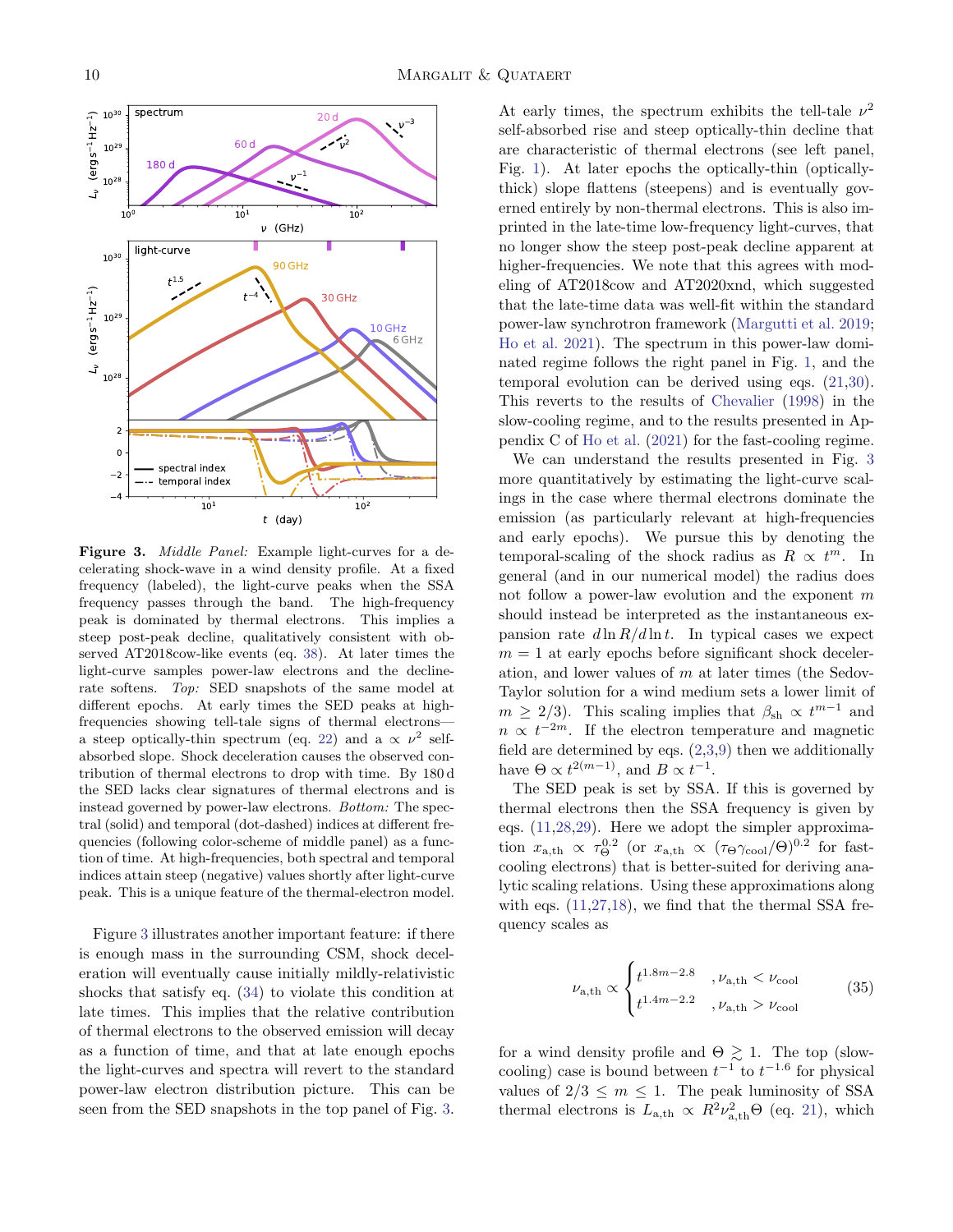<span id="page-10-1"></span>.

therefore scales as

<span id="page-10-2"></span>
$$
L_{\rm a,th} \propto \begin{cases} t^{-7.6(1-m)} & , \nu_{\rm a,th} < \nu_{\rm cool} \\ t^{6.8m - 6.4} & , \nu_{\rm a,th} > \nu_{\rm cool} \end{cases} . \tag{36}
$$

In the slow-cooling case this is bound between  $L_{\rm a,th} \sim$ const and  $L_{a,th} \propto t^{-2.53}$ . The above equations imply that—for a wind density medium—the peak (SSA) frequency of thermal electrons drops moderately as a function of time, while the peak flux is sensitive to the shock deceleration parameter m.

If emission is dominated by thermal electrons, then  $\nu < \nu_{\text{a,th}}$  prior to the light-curve peak and the luminosity is  $L_{\nu} \approx (\nu/\nu_{\rm a,th})^2 L_{\rm a,th}$ . From eqs. [\(35](#page-9-1)[,36\)](#page-10-2) this implies

$$
L_{\nu} \left( t < \text{peak} \right) \propto t^{4m-2} \tag{37}
$$

in both the slow- and fast-cooling regimes, and that the light-curve rises to peak as  $\sim t^{2/3}-t^2$ . This is consistent with our numerical results shown in Fig. [3.](#page-9-0)

Following the light-curve peak, unusually steep decays were observed at high frequencies for AT2018cow and AT2020xnd, qualitatively consistent with the thermal electron model. For example, in Fig. [3](#page-9-0) we show the  $\sim t^{-4}$  scaling inferred for AT2020xnd to guide the eye [\(Ho et al.](#page-14-11) [2021\)](#page-14-11). A crude analytic estimate of the temporal slope in this regime can be derived using eqs. [\(22,](#page-4-1)[35](#page-9-1)[,36\)](#page-10-2). Shortly after peak the luminosity is roughly  $L_{\nu} \sim (\nu/\nu_{\text{a},\text{th}})^{\alpha_{\text{th}}(\nu_{\text{a},\text{th}})} L_{\text{a},\text{th}}$  and therefore

$$
L_{\nu} (t \gtrsim \text{peak}) \propto \begin{cases} t^{-7.6(1-m)-(1.8m-2.8)\alpha_{\text{th}}} & , \nu_{\text{a},\text{th}} < \nu_{\text{cool}} \\ t^{6.8m-6.4-(1.4m-2.2)\alpha_{\text{th}}} & , \nu_{\text{a},\text{th}} > \nu_{\text{cool}} \end{cases}
$$
(38)

For example, if the spectral index is  $\alpha_{\text{th}} = -2$ , we obtain that  $L_{\nu} \propto t^{11.2m-13.2}$  in the slow-cooling regime. Even for very mild deceleration this implies a very steeply declining light-curve (e.g.  $L_{\nu} \propto t^{-3}$  for  $m \approx 0.9$ ). Steeper spectral indices and/or stronger deceleration yield lightcurves that decay more abruptly.

#### 6. DISCUSSION

<span id="page-10-0"></span>In this work we studied the implications of a thermal electron population on sub-relativistic shock-powered synchrotron transients. The existence of a thermal electron population is a natural expectation in shock scenarios, yet has garnered little attention in the context of synchrotron transients. We find that neglecting thermal electrons is reasonable only for non-relativistic shocks where  $\beta_{\rm sh} \ll 1$ . Much of the canonical synchrotron transient literature was derived for radio SNe where this is applicable, however the situation is markedly different for mildly-relativistic shocks (Fig. [2\)](#page-7-0). If dominant, thermal electrons can be discerned by their telltale steep optically-thin spectrum (eq. [22\)](#page-4-1) and a comparatively shallow  $\nu^2$  self-absorbed spectrum (Fig. [1\)](#page-4-0). Another general prediction of the thermal electron model is a steep decay of the light-curve shortly after peak, and a correlation between the spectral and temporal indices (Fig. [3;](#page-9-0) eq. [38\)](#page-10-1). In typical settings, these effects should be most prominent at early times and at highfrequencies.

The physical processes that determine the post-shock electron temperature are a matter of ongoing investigation, but it is generally recognized that plasma in-stabilities must mediate electron-ion energy exchange.<sup>[5](#page-10-3)</sup> PIC simulations of both relativistic and sub-relativistic electron-ion shocks generically show a quasi-thermal downstream electron population that shares an orderunity fraction of the downstream energy ( $\epsilon_T \sim 1$ ) and that exceeds the energy in the diffusive-shockaccelerated power-law tail ( $\delta \ll 1$ ; [Sironi & Spitkovsky](#page-14-2) [2011;](#page-14-2) [Park et al.](#page-14-3) [2015;](#page-14-3) [Crumley et al.](#page-13-7) [2019;](#page-13-7) [Tran &](#page-14-25) [Sironi](#page-14-25) [2020\)](#page-14-25). In our present work we have assumed that this quasi-thermal population can be modelled by a relativistic Maxwellian (eq. [4\)](#page-2-10), i.e. that it is "perfectly" thermal. We expect that modest deviations from a pure Maxwell-Jüttner distribution would not affect our main conclusions, but may quantitatively change various estimates. In particular, our results are sensitive to the high-energy tail of the thermal distribution, which contributes most to emission at frequencies  $\gg \nu_{\Theta}$  of interest. For example, if we generalize eq. [\(4\)](#page-2-10) to  $(dn/d\gamma)_{\text{th}} \propto e^{-(\gamma/\Theta)^n}$  where  $n = 1$  for a standard Maxwellian, then the high frequency thermal synchrotron spectrum would scale as  $L_{\nu} \propto e^{-A_n x^{n/(n+2)}}$ with  $A_n = [1 + (n/2)^{2/n}](2/n)^{n/(n+2)}$  (compare with eq. [13\)](#page-2-2). This may affect quantitative values of  $\nu_j$ ,  $\nu_\alpha$ ,  $\nu_{a,th}$ , and  $\nu_{\text{cool,th}}$ <sup>[6](#page-10-4)</sup> (eqs. [24](#page-5-5)[–29\)](#page-5-2) but should not change our overall findings.

Our study was motivated by steep spectra and lightcurves observed in several AT2018cow-like events, and by the work of [Ho et al.](#page-14-11) [\(2021\)](#page-14-11) that first suggested a thermal-electron interpretation of this data. Here we addressed several questions that arise from such an interpretation. We showed that thermal electrons are naturally expected to govern peak emission for mildlyrelativistic shocks with  $\beta_{\rm sh} \geq 0.2$  $\beta_{\rm sh} \geq 0.2$  (Fig. 2 and eq. [34\)](#page-8-1).

<span id="page-10-3"></span><sup>5</sup> The timescale for electron-ion equilibration through Coulomb collisions is typically too slow,  $t_{\text{ei}} \sim 200 \text{ yr} n_5^{-1} \Theta^b (\ln \Lambda/30)^{-1}$  where ln Λ is the Coulomb logarithm,  $b = 3/2$  for  $\Theta \ll 1$  [\(Spitzer](#page-14-26) [1956\)](#page-14-26) and  $b = 1$  for  $1 \ll \Theta \ll m_p/m_e$  [\(Stepney](#page-14-27) [1983\)](#page-14-27).

<span id="page-10-4"></span><sup>6</sup> The cooling frequency of the thermal population would in this case be  $x_{\text{cool,th}} \sim (n/2)(\gamma_{\text{cool}}/\Theta)^{n+2}$ , affecting eqs. [\(20,](#page-3-5)[24\)](#page-5-5).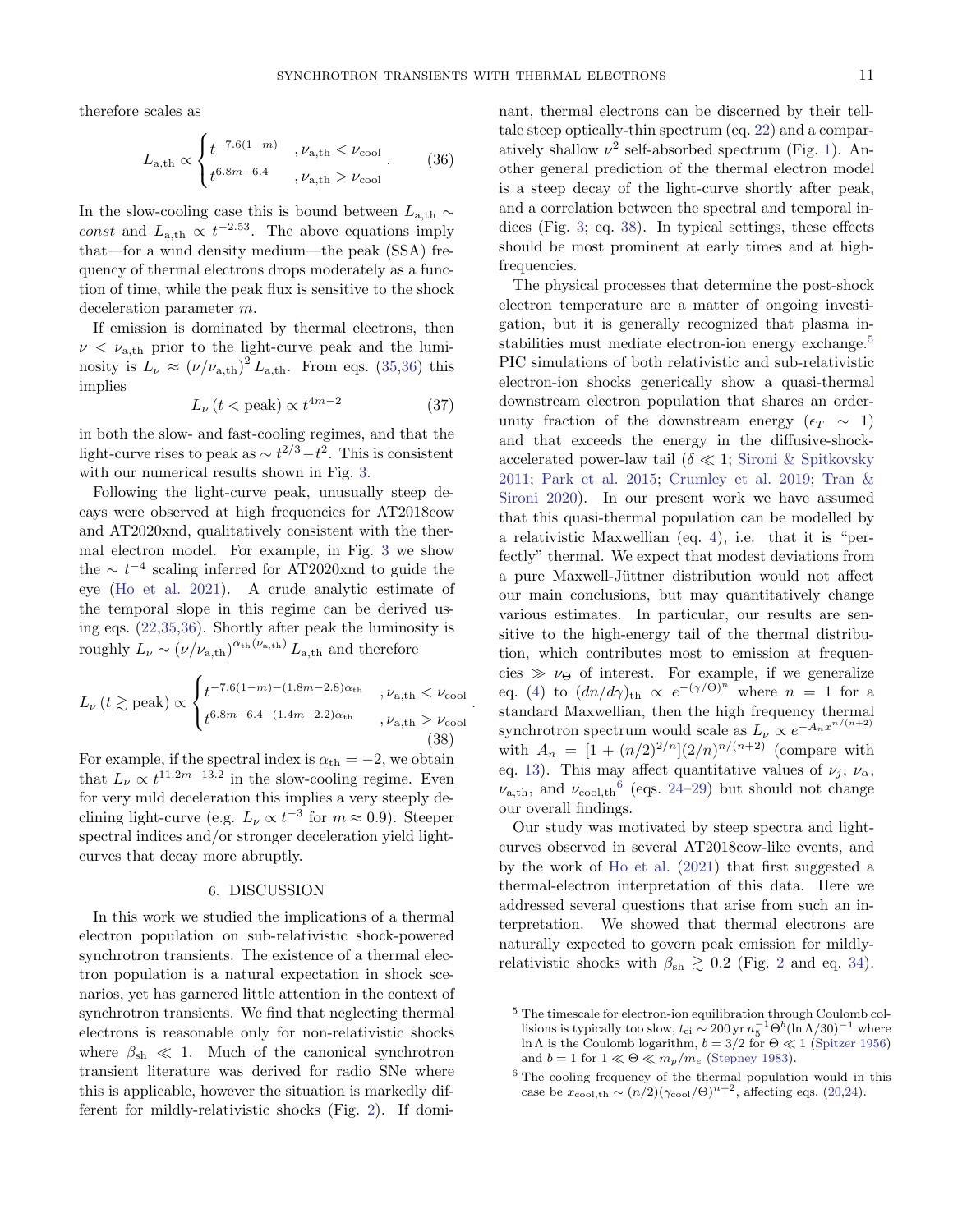Conversely, thermal electrons would be subdominant for non-relativistic shocks. This explains the dichotomy between AT2018cow-like events and typical radio SNe (Fig. [2\)](#page-7-0). Furthermore, we showed that the synchrotron optical depth at frequency  $\sim \nu_{\Theta}$  at which most thermal electrons emit is  $\gg 1$  for sub-relativistic shocks (eq. [27\)](#page-5-6). This implies that a "bare" (unabsorbed) Maxwellian should not be observed for such shocks, and helps explain why the SED peak in AT2018cow-like events is inferred to be  $\sim \mathcal{O}(100)$  times above  $\nu_{\Theta}$  [\(Ho et al.](#page-14-11) [2021\)](#page-14-11). The thermal optical depth  $\langle \alpha_{\nu,th} \rangle R \propto \tau_{\Theta} e^{-1.8899 x^{1/3}}$  is exponentially sensitive to frequency, which acts to regulate the self-absorption frequency to  $x_{a,th} \sim \mathcal{O}(100)$  over many orders of magnitude in  $\tau_{\Theta}$  (eq. [28\)](#page-5-1).

In addition to shock velocity, a second important parameter that determines the contribution of thermal electrons to observed emission is the ambient density. At a fixed shock velocity, the density sets the downstream magnetic field (eq. [9\)](#page-2-9) and therefore governs the frequency  $\nu_i$  below which thermal electrons dominate observed emission (Fig. [1\)](#page-4-0). Using the rough approximation  $x_j \approx 150\delta^{-0.25}$  (see text below eq. [25\)](#page-5-3) and eq. [\(11\)](#page-2-5), this critical frequency is

<span id="page-11-0"></span>
$$
\nu_j \approx 3 \,\text{GHz} \,\epsilon_T^2 \epsilon_{B,-1}^{1/2} n_5^{1/2} \beta_{-1}^5 \left(\delta/0.01\right)^{-0.25}.\tag{39}
$$

At frequencies  $\nu > \nu_j$  emission is dominated by nonthermal electrons and the presence of thermal electrons would be undetectable.

Eq. [\(39\)](#page-11-0) shows that  $\nu_i$  falls in the GHz–mm band for high-density high-velocity shocks relevant to AT2018cow-like events. Although this class of events has been our primary focus in this work, our results would apply to sub-relativistic shocks in any other astrophysical setting as well. For example, BNS mergers eject ~  $10^{-2} M_{\odot}$  of material at velocities  $\gtrsim 0.1c$ , and it has been suggested that the forward shock between this ejecta and the ambient interstellar medium (ISM) would produce detectable synchrotron radio emission (e.g. [Nakar & Piran](#page-14-28) [2011;](#page-14-28) [Margalit & Piran](#page-14-29) [2015,](#page-14-29) [2020;](#page-14-30) [Hajela et al.](#page-14-31) [2021\)](#page-14-31). This has typically been studied using standard power-law electron models, however as we have shown—thermal electrons may contribute appreciably for mildly-relativistic shocks. This contribution is limited to low frequencies  $\nu \langle \nu_i \rangle \approx$  $300 \,\text{MHz} \, \epsilon_{B,-1}^{1/2} n_0^{1/2} (\beta_{\text{sh}}/0.2)^5 \, (\text{eq. 39}) \text{ that may hinder}$ detectability prospects, especially considering that the ambient ISM density is likely to be significantly lower than the optimistic value assumed above (e.g. [Fong et al.](#page-14-32) [2015;](#page-14-32) [Hajela et al.](#page-14-33) [2019\)](#page-14-33). Nevertheless, our estimate motivates late-time follow-up of BNS mergers at particularly low frequencies in order to test the thermalelectron hypothesis. Furthermore, if the merger manages to produce a "long-lived" magnetar remnant then energy injection may accelerate the BNS-merger ejecta to trans-relativistic velocities [\(Metzger & Bower](#page-14-34) [2014;](#page-14-34) [Horesh et al.](#page-14-35) [2016;](#page-14-35) [Fong et al.](#page-14-36) [2016;](#page-14-36) [Margalit & Metzger](#page-14-37) [2019;](#page-14-37) [Schroeder et al.](#page-14-24) [2020\)](#page-14-24) implying much higher frequencies up to which thermal electrons may contribute noticeably (eq. [39\)](#page-11-0).

GRB afterglows could show signs of thermal electrons, as first discussed by [Giannios & Spitkovsky](#page-14-13) [\(2009\)](#page-14-13). GRB outflows are initially ultra-relativistic and collimated, however shock deceleration leads the outflow to a quasi-spherical sub-relativistic state at sufficiently late times. At such epochs, our current formalism applies (see [Ressler & Laskar](#page-14-14) [2017](#page-14-14) for treatment of the ultra-relativistic regime) and we estimate  $\nu_j \approx 2.7 \,\text{GHz} \,\epsilon_{B,-1}^{1/2} E_{50} n_0^{-1/2} (t/\text{yr})^{-3} \text{ for } \delta = 0.01, \text{ and}$ for a GRB of total energy  $E = E_{50} 10^{50}$  erg that is deep within the Sedov-Taylor regime. Observations at low frequencies  $\nu \langle \nu_j \rangle$  would be required to potentially distinguish the thermal-electron model from a purely power-law electron distribution. Since the critical frequency  $\nu_i$  drops rapidly with time, the most opportune window would be to observe shortly after the shock enters the mildly relativistic regime (the earliest epoch at which our sub-relativistic results apply). Thermal electrons may also be relevant to other astrophysical settings in which mildly-relativistic shocks are present. This may apply to jetted tidal-disruption events such as the prototypical Swift J1644 [\(Bloom et al.](#page-13-8) [2011;](#page-13-8) [Burrows et al.](#page-13-9) [2011;](#page-13-9) [Zauderer et al.](#page-14-38) [2011;](#page-14-38) [Eftekhari et al.](#page-14-39) [2018\)](#page-14-39), to lowluminosity GRBs (e.g. [Kulkarni et al.](#page-14-40) [1998;](#page-14-40) [Tan et al.](#page-14-41) [2001;](#page-14-41) [Barniol Duran et al.](#page-13-10) [2015\)](#page-13-10), and perhaps to more exotic scenarios such as outflows from accretion-induced collapse (e.g. [Dessart et al.](#page-13-11) [2006;](#page-13-11) [Darbha et al.](#page-13-12) [2010\)](#page-13-12).

The most important quantity that governs thermal electron emission is the post-shock electron temperature Θ. In our current model, this is set uniquely by the shock velocity (eqs. [2,](#page-2-7)[3\)](#page-2-8), however additional processes may impact this result. For example, inverse-Compton scattering off external (or self-produced) photons could potentially cool post-shock electrons (e.g. [Katz et al.](#page-14-42) [2011;](#page-14-42) [Margalit et al.](#page-14-19) [2021\)](#page-14-19), though this would have to act over extremely short timescales to compete with kinetic instabilities and regulate  $\Theta$ <sup>[7](#page-11-1)</sup>

We have worked here under the simplest hypothesis that the thermal and non-thermal electrons can be adequately described by fixed values of the parameters  $\epsilon_T$ ,  $\delta$ , and p. The microphysics that sets these param-

<span id="page-11-1"></span><sup>7</sup> Separately from this, inverse-Compton scattering may affect the cooling break (eq. [18\)](#page-3-7) if the radiation energy density is  $\geq B^2/8\pi$ .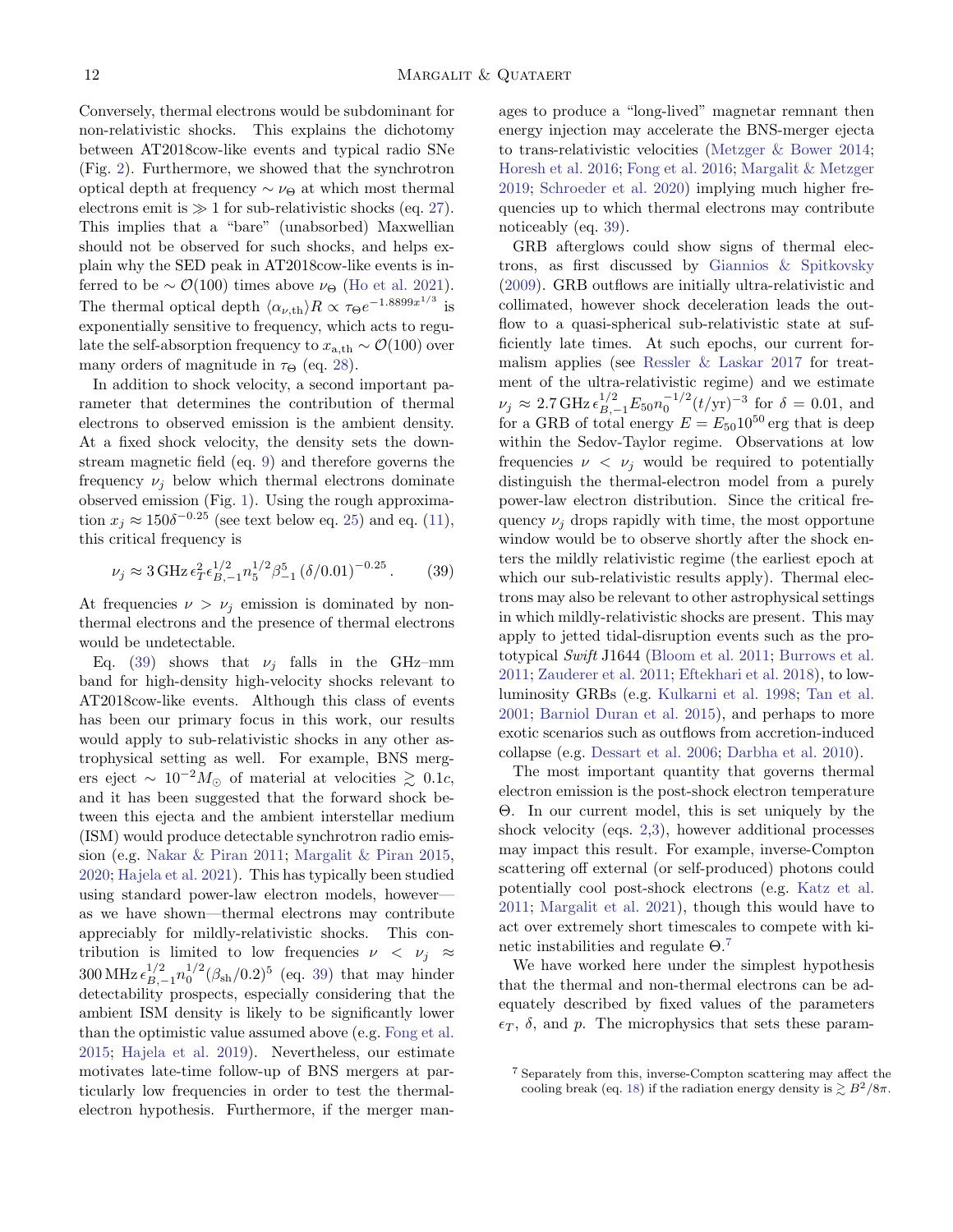eters may in reality be more complex. For example, the strength of the power-law component  $\delta$  (which is  $\propto$   $\epsilon_e$  in standard notation<sup>[8](#page-12-0)</sup>) may itself be affected by the shock velocity. PIC simulations have found that  $\epsilon_e \sim 0.1$  for ultra-relativistic electron-ion shocks [\(Sironi](#page-14-2) [& Spitkovsky](#page-14-2) [2011\)](#page-14-2) while  $\epsilon_e \sim 10^{-4}$  for non-relativistic shocks [\(Park et al.](#page-14-3) [2015\)](#page-14-3) and a trend of increasing  $\epsilon_e$ with shock velocity has been suggested (e.g. [Crumley](#page-13-7) [et al.](#page-13-7) [2019\)](#page-13-7). If this trend is correct, then the parameter space in Fig. [2](#page-7-0) where thermal electrons contribute appreciably would expand and encompass even lowervelocity shocks. This would improve prospects for detecting emission from such thermal electrons, but may already be at odds with observations of events straddling the two regions.

The shock Mach-number and magnetic field orientation can further affect diffusive-shock acceleration and impact  $\delta$  and/or p. For example, shocks where the magnetic field is perpendicular to the shock velocity are thought to be less efficient at accelerating non-thermal particles (e.g. [Sironi & Spitkovsky](#page-14-1) [2009\)](#page-14-1) and may produce more prominent thermal downstream distributions, i.e.  $\delta \ll 1$  (although see [Xu et al.](#page-14-43) [2020;](#page-14-43) [Kumar & Reville](#page-14-44) [2021\)](#page-14-44). This would again expand the range of parameters where thermal electrons must be considered.

The above uncertainties in microphysics (that are in any case not considered in typical modelling of synchrotron transients) should not be considered detrimental to the thermal  $+$  non-thermal model. In fact, we view these as an important opportunity—our model provides a direct means of measuring the acceleration efficiency  $\delta$  and therefore constraining microphysical processes using observations. Such direct measurement is possible if one observes the transition frequency  $\nu_i$ (eq. [39\)](#page-11-0) at which emission changes from thermal to power-law dominated (or similarly by detecting  $\nu_{\alpha}$  in the SSA regime). [Ho et al.](#page-14-11) [\(2021\)](#page-14-11) have already used this method to infer that  $\delta < 0.2$  for AT2020xnd.

Finally, we note that the thermal  $+$  non-thermal synchrotron model presented here includes no additional physical parameters compared to standard non-thermal synchrotron models that are typically used to model observations. At a given epoch, the frequency-dependent spectral luminosity is fully specified by three physical parameters,  $R$ ,  $\beta_{\rm sh}$ , and  $n$ , and three microphysical parameters,  $\epsilon_B$ ,  $\delta$ , and p (insofar as  $\epsilon_T \sim 1$ , which is well-motivated in the simplest version of this model). The same parameters are also required in standard nonthermal synchrotron modelling (with  $\epsilon_e$  replacing  $\delta$ ). The fact that this model is capable of fitting more complex spectra (see [Ho et al.](#page-14-11) [2021\)](#page-14-11) with no additional degrees of freedom is another strength of this scenario. In the Appendix we provide analytic expressions (that are applicable in a subset of the parameter space) and a link to the code used in our analysis (applicable for any subrelativistic shocks). These may be convenient for future studies, and in particular for fitting observed data to the model presented in this work.

# ACKNOWLEDGMENTS

We thank Anna Ho for helpful comments and discussions on AT2020xnd, AT2018cow, and radio SNe, and Lorenzo Sironi and Anatoly Spitkovsky for useful discussions about collisionless shocks. BM is supported by NASA through the NASA Hubble Fellowship grant #HST-HF2-51412.001-A awarded by the Space Telescope Science Institute, which is operated by the Association of Universities for Research in Astronomy, Inc., for NASA, under contract NAS5-26555. EQ was supported in part by a Simons Investigator grant from the Simons Foundation.

### APPENDIX

#### A. FITTING THE MODEL TO OBSERVED DATA

The code used in this analysis is publicly available at [https://github.com/bmargalit/thermal-synchrotron.](https://github.com/bmargalit/thermal-synchrotron) It is designed to be imported as a python module and can easily be used to calculate the specific luminosity (eq. [21\)](#page-3-6) for any set of parameters. This may be particularly useful for fitting observed data to the thermal + non-thermal model described in this work. In the following, we also provide analytic expressions that can be used to fit observed lightcurves and SEDs in the reduced case where  $\Theta \gtrsim 1$ . For concreteness, we also choose  $p = 3$  in the expressions below (the linked code can be used for arbitrary values of  $\Theta$  and p). In these limits, the specific luminosity (eq. [21\)](#page-3-6) can be

<span id="page-12-0"></span><sup>&</sup>lt;sup>8</sup>  $\delta = \epsilon_e/\epsilon_T$  if  $\epsilon_e$  is defined using energy of power-law electrons with  $\gamma \geq \gamma_m$  (eq. [6\)](#page-2-6). In practice,  $\epsilon_e$  is often measured starting at some higher Lorentz factor  $\gamma_t$  (e.g. at the transition between thermal and non-thermal populations, as in [Giannios & Spitkovsky](#page-14-13) [2009\)](#page-14-13). In this case  $\delta$  would be a factor  $(\gamma_t/\gamma_m)^{p-2} \epsilon_T^{-1}$  larger than  $\epsilon_e$ .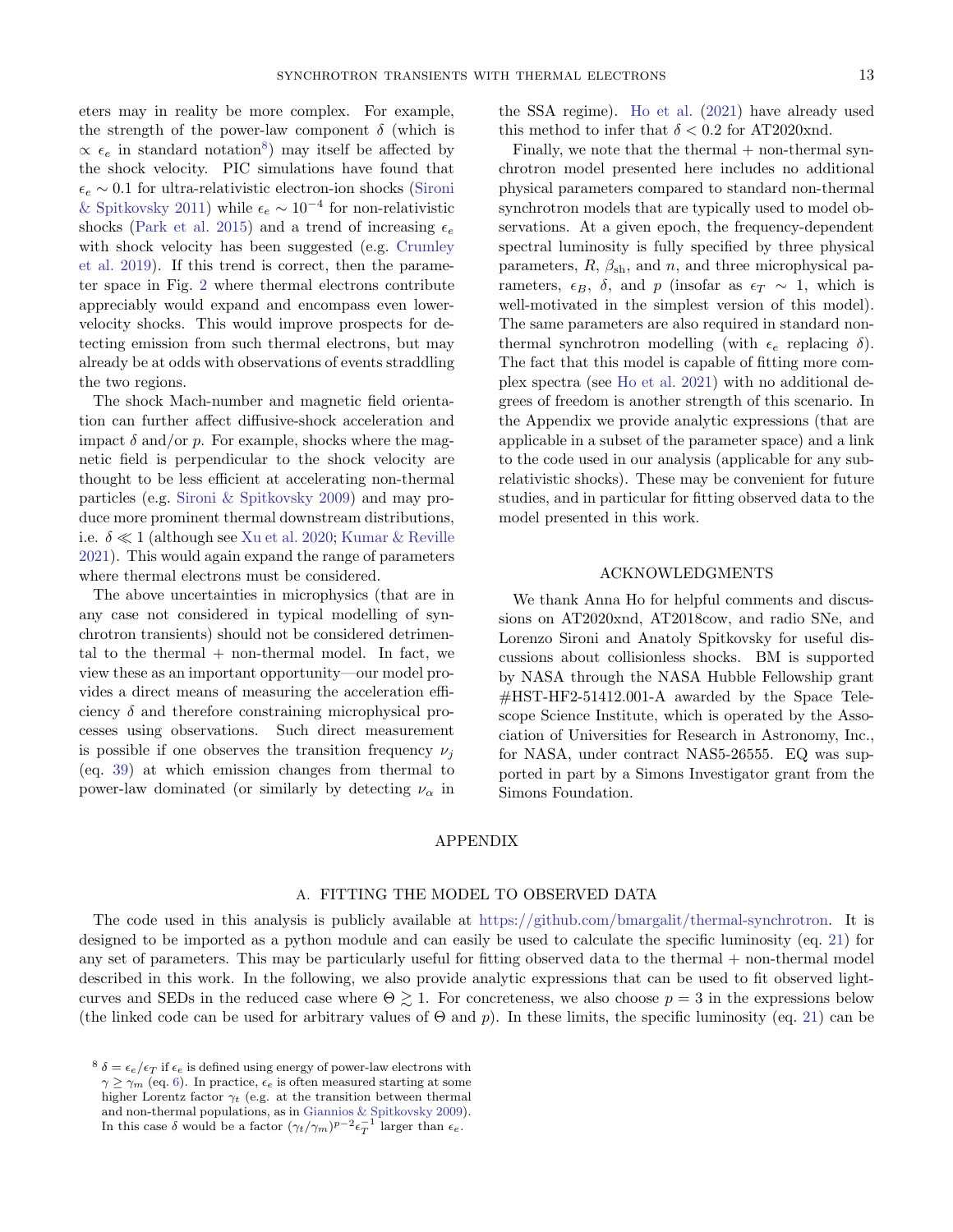expressed as

<span id="page-13-13"></span>
$$
L_{\nu}(\nu) = L_{\Theta} \left[ xI'(x) \min\left(1, \frac{z_{\text{cool}}}{(0.5x)^{1/3}}\right) + 9.674 \times \delta x^{-1} \min\left(1, \frac{z_{\text{cool}}}{x^{1/2}}\right) \right] \frac{1 - e^{-\tau(x)}}{\tau(x)}
$$
(A1)

where  $x \equiv \nu/\nu_{\Theta}$  is the normalized frequency (eq. [11\)](#page-2-5),  $L_{\Theta}$  is a normalization constant,  $I'(x)$  is given by eq. [\(13;](#page-2-2) see also [Mahadevan et al.](#page-14-17) [1996\)](#page-14-17),

<span id="page-13-14"></span>
$$
\tau(x) = \tau_{\Theta} \left[ x^{-1} I'(x) \min \left( 1, \frac{z_{\text{cool}}}{(0.5x)^{1/3}} \right) + 47.37 \times \delta x^{-7/2} \min \left( 1, \frac{z_{\text{cool}}}{x^{1/2}} \right) \right]
$$
(A2)

is the frequency-dependent optical depth  $\propto \tau_{\Theta}$  (eq. [27\)](#page-5-6), and  $z_{\rm cool} \equiv \gamma_{\rm cool}/\Theta$  is related to the synchrotron cooling break (eq. [18\)](#page-3-7). Eq. [\(A1\)](#page-13-13) can be fit to observed spectra as a function of the five parameters:  $L_{\Theta}$ ,  $\tau_{\Theta}$ ,  $\nu_{\Theta}$ ,  $\delta$ , and  $z_{\text{cool}}$ . These may subsequently be related to the shock velocity  $\beta_{\rm sh}$ , upstream density n, and radius R using eqs. [\(11](#page-2-5)[,27](#page-5-6)[,21\)](#page-3-6),

$$
\beta_{\rm sh} \approx 0.276 \left( \frac{L_{\Theta}}{10^{35} \,\rm erg \,s^{-1} \,Hz^{-1}} \right)^{1/34} \left( \frac{\tau_{\Theta}}{10^8} \right)^{-3/34} \epsilon_{B,-1}^{-1/17} \epsilon_T^{-15/34},\tag{A3}
$$

$$
n \approx 1.3 \times 10^5 \,\mathrm{cm}^{-3} \,\left(\frac{\nu_{\Theta}}{1 \,\mathrm{GHz}}\right)^2 \left(\frac{L_{\Theta}}{10^{35} \,\mathrm{erg\,s}^{-1} \,\mathrm{Hz}^{-1}}\right)^{-5/17} \left(\frac{\tau_{\Theta}}{10^8}\right)^{15/17} \epsilon_{B,-1}^{-7/17} \epsilon_T^{7/17},\tag{A4}
$$

$$
R \approx 4.5 \times 10^{16} \,\mathrm{cm} \left(\frac{\nu_{\Theta}}{1 \,\mathrm{GHz}}\right)^{-1} \left(\frac{L_{\Theta}}{10^{35} \,\mathrm{erg} \,\mathrm{s}^{-1} \,\mathrm{Hz}^{-1}}\right)^{8/17} \left(\frac{\tau_{\Theta}}{10^8}\right)^{-7/17} \epsilon_{B,-1}^{1/17} \epsilon_T^{-1/17}.\tag{A5}
$$

Note that the three parameters  $L_{\Theta}$ ,  $\tau_{\Theta}$ , and  $\nu_{\Theta}$  are sufficient to fully specify the physical shock parameters. If the power-law electron distribution does not impact observed frequencies  $(\nu < \nu_i)$  then  $\delta$  can effectively be set to  $\delta = 0$ . Similarly, if fast-cooling is irrelevant at frequencies of interest ( $\nu < \nu_{\rm cool}$ ) then one can effectively set  $z_{\rm cool} \to \infty$ . In these cases eqs.  $(A1, A2)$  reduce to a form similar to that used by [Ho et al.](#page-14-11)  $(2021)$  in fitting the SEDs of AT2020xnd,  $AT2018\text{cow},$  and CSS161010. Alternatively, if the cooling-break parameter  $z_{\text{cool}}$  can be constrained by the SED fit then the expressions above can be combined with eq. [\(18\)](#page-3-7) to directly measure the microphysical parameter  $\epsilon_B$ ,

$$
\epsilon_B \approx 8.2 \times 10^{-3} \left(\frac{z_{\text{cool}}}{10}\right)^{-1} \left(\frac{\nu_{\Theta}}{1 \text{ GHz}}\right)^{-1} \left(\frac{L_{\Theta}}{10^{35} \text{ erg s}^{-1} \text{ Hz}^{-1}}\right)^{-9/34} \left(\frac{\tau_{\Theta}}{10^8}\right)^{-7/34} \epsilon_T^{-1/34}.
$$
 (A6)

Similarly, if power-law electrons contribute to observed emission then the microphysical parameter  $\delta$  may be directly constrained by fitting eq. [\(A1\)](#page-13-13) to the data.

## <span id="page-13-12"></span><span id="page-13-11"></span><span id="page-13-9"></span><span id="page-13-7"></span><span id="page-13-5"></span><span id="page-13-4"></span><span id="page-13-3"></span>REFERENCES

<span id="page-13-10"></span><span id="page-13-8"></span><span id="page-13-6"></span><span id="page-13-2"></span><span id="page-13-1"></span><span id="page-13-0"></span>Barniol Duran, R., Nakar, E., Piran, T., & Sari, R. 2015, MNRAS, 448, 417, doi: [10.1093/mnras/stv011](http://doi.org/10.1093/mnras/stv011) Bell, A. R. 1978, MNRAS, 182, 147, doi: [10.1093/mnras/182.2.147](http://doi.org/10.1093/mnras/182.2.147) Blandford, R., & Eichler, D. 1987, PhR, 154, 1, doi: [10.1016/0370-1573\(87\)90134-7](http://doi.org/10.1016/0370-1573(87)90134-7) Blandford, R. D., & Ostriker, J. P. 1978, ApJL, 221, L29, doi: [10.1086/182658](http://doi.org/10.1086/182658) Bloom, J. S., Giannios, D., Metzger, B. D., et al. 2011, Science, 333, 203, doi: [10.1126/science.1207150](http://doi.org/10.1126/science.1207150) Bright, J. S., Margutti, R., Matthews, D., et al. 2021, arXiv e-prints, arXiv:2110.05514. <https://arxiv.org/abs/2110.05514> Burrows, D. N., Kennea, J. A., Ghisellini, G., et al. 2011, Nature, 476, 421, doi: [10.1038/nature10374](http://doi.org/10.1038/nature10374) Chevalier, R. A. 1982, ApJ, 259, 302, doi: [10.1086/160167](http://doi.org/10.1086/160167) —. 1998, ApJ, 499, 810, doi: [10.1086/305676](http://doi.org/10.1086/305676) Coppejans, D. L., Margutti, R., Terreran, G., et al. 2020, ApJL, 895, L23, doi: [10.3847/2041-8213/ab8cc7](http://doi.org/10.3847/2041-8213/ab8cc7) Crumley, P., Caprioli, D., Markoff, S., & Spitkovsky, A. 2019, MNRAS, 485, 5105, doi: [10.1093/mnras/stz232](http://doi.org/10.1093/mnras/stz232) Darbha, S., Metzger, B. D., Quataert, E., et al. 2010, MNRAS, 409, 846, doi: [10.1111/j.1365-2966.2010.17353.x](http://doi.org/10.1111/j.1365-2966.2010.17353.x) Dessart, L., Burrows, A., Ott, C. D., et al. 2006, ApJ, 644, 1063, doi: [10.1086/503626](http://doi.org/10.1086/503626)